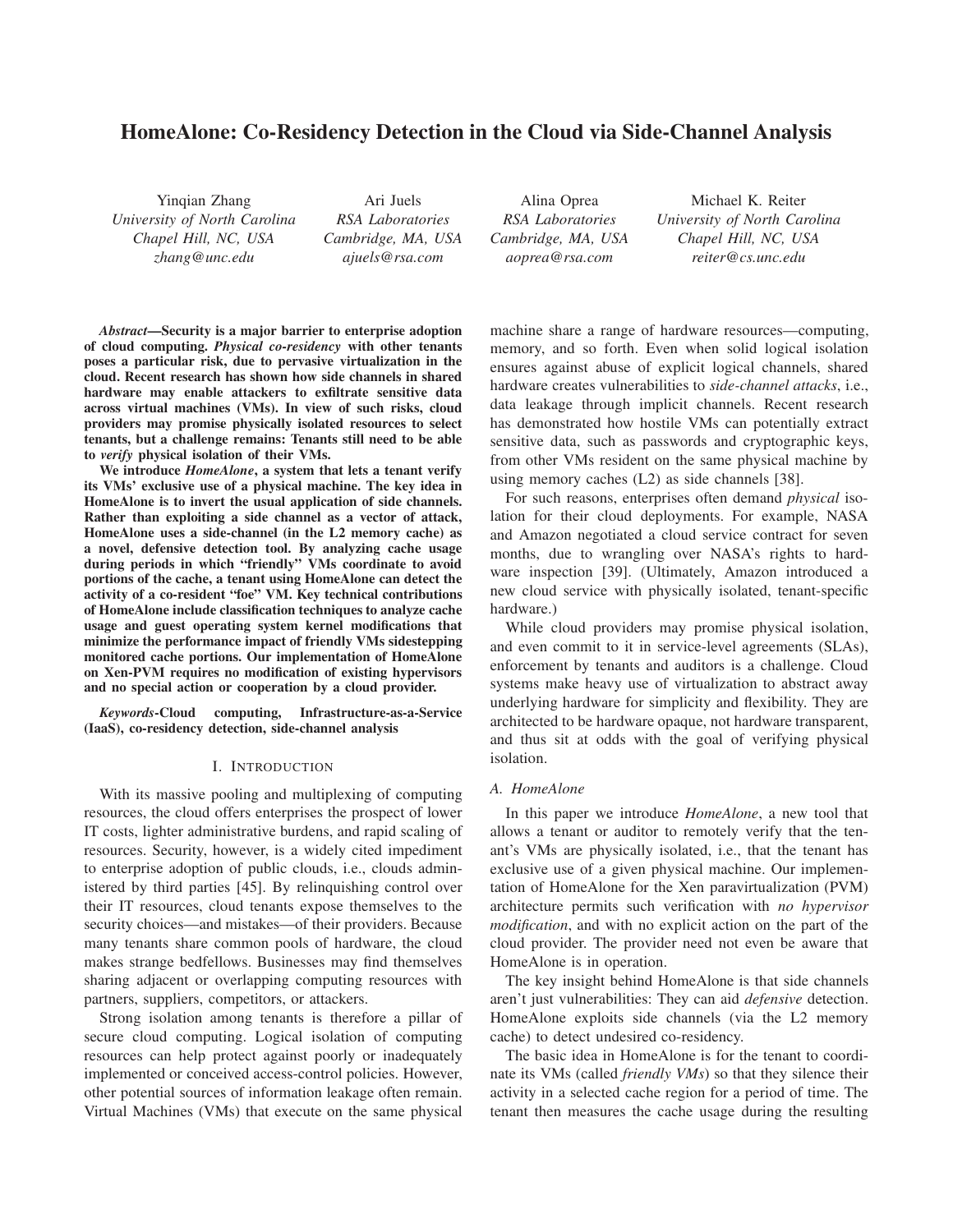quiescent period and checks that there is no unexpected activity. Any such activity suggests the presence of a *foe VM*—our generic term for another tenant's VM—running on the same physical machine.

### *B. Technical Challenges and Contributions of HomeAlone*

In practice, HomeAlone requires an approach more complicated than simple silencing of friendly VMs and listening for foe cache activity. Even without friendly VM activity, the L2 cache in a virtualized environment is never entirely quiet, and measurement of its activity (via techniques described below) is error-prone. The timing channel by which Home-Alone measures cache activity is subject to many forms of noise, including scheduling interruptions, coarse timer readings, and core migration in a multi-core environment. Even more challenging is the background noise created by low-level system activity (e.g., that of the hypervisor and Dom0 in Xen), which our classifier needs to distinguish from foe VM activity.

Consequently, a major challenge in the design of Home-Alone is the construction of an effective classifier that can distinguish normal cache activity in a friendly environment from the activity introduced by a foe. This classifier in HomeAlone is carefully designed to address complications such as core migration and the impact of friendly-VM and Dom0 activity on the cache.

Another major technical challenge in HomeAlone is performance overhead: It is desirable in practice that silencing friendly VMs doesn't substantially degrade their performance. HomeAlone thus silences VMs in a *selective* manner. During detection periods, friendly VMs coordinate avoidance of just a small, randomly selected region of the cache, set aside for foe detection.

Selective cache avoidance is challenging, and requires kernel modifications in the guest operating system (OS) of the friendly VMs. By taking advantage of the double indirection layer in memory virtualization in Xen-PVM, we build an *address remapper* that remaps a set of physical memory pages (corresponding to the cache region avoided by friendly VMs) to a reserved pool of available pages. We show that the impact of selective cache avoidance on the performance of several realistic workloads is modest. For this reason, and because HomeAlone requires no hypervisor modification or cloud-provider support, tenants can use HomeAlone undisruptively and as often as desired to verify isolation policies.

We demonstrate that HomeAlone effectively detects foe VMs whose activities are significantly evidenced in the L2 cache during their execution. We believe that HomeAlone will most commonly detect policy misconfigurations or cost cutting by a service provider that produces undesired coresidency. We further show, however, that HomeAlone can impose significant obstacles even to hostile foe VMs that attempt to use the L2 cache as an avenue for attack. So, while the L2 cache has been demonstrated to be an easily exploitable side-channel attack vector, it is one whose abuse HomeAlone is well-positioned to detect.

*Paper organization:* In Section II, we describe the cloud scenarios envisaged for use of HomeAlone and the accompanying threat model. We explain the characteristics of the L2-cache as a side channel in Section III. We detail the design of HomeAlone in Section IV and its implementation in Section V. In Section VI, we evaluate the detection accuracy of HomeAlone on demonstration workloads and the performance impact of HomeAlone. We discuss in Section VII a number of issues that bear on the use of HomeAlone in practice. Section VIII reviews related work. We conclude in Section IX.

### II. BACKGROUND AND SYSTEM MODEL

### *A. Cloud Infrastructure Service*

Cloud services are often taxonymized—based on the abstraction layer they export—as Platform as a Service (PaaS), Software as a Service (SaaS), or Infrastructure as a Service (IaaS). PaaS offers an application-development environment but abstracts away lower software layers such as the OS. SaaS presents an application-level interface to the tenant. Our focus in this paper is on IaaS.

In an IaaS system, computing resources are generally made available to tenants in the form of VM instances. Tenants essentially have complete control of these VMs but no visibility into the lower layers of the infrastructure, e.g., hypervisors (virtual machine monitors) and data-center management consoles. The tenant VM instances may be configured with operating systems from a catalog but are also typically custom-configurable. (Supporting network and storage are often bundled with computing instances but can also be purchased separately.) Amazon's Elastic Compute Cloud (EC2), IBM Computing on Demand, and Rackspace Cloud are well-known examples of IaaS offerings.

Cloud services can also be categorized as *public* or *private*. Public clouds are operated for the benefit of multiple, organizationally distinct tenants—i.e., are multi-tenant environments—and generally available as dynamically provisioned, self-service offerings. Private clouds are operated for the benefit of a single tenant, often within a facility owned and/or managed by the tenant itself.

The security concerns surrounding cloud computing arise primarily in public clouds. (They carry over, however, to private clouds that support disparate organizational functions.) Multi-tenancy in public clouds creates sharing of resources by organizations that have potentially competing or conflicting interests and thus motivation to exfiltrate data from one another and/or disrupt one another's operations. While public clouds enforce logical isolation among tenants, they often multiplex tenants across hardware. This common practice presents a realistic threat of data theft or covert intelligence gathering in public clouds [38].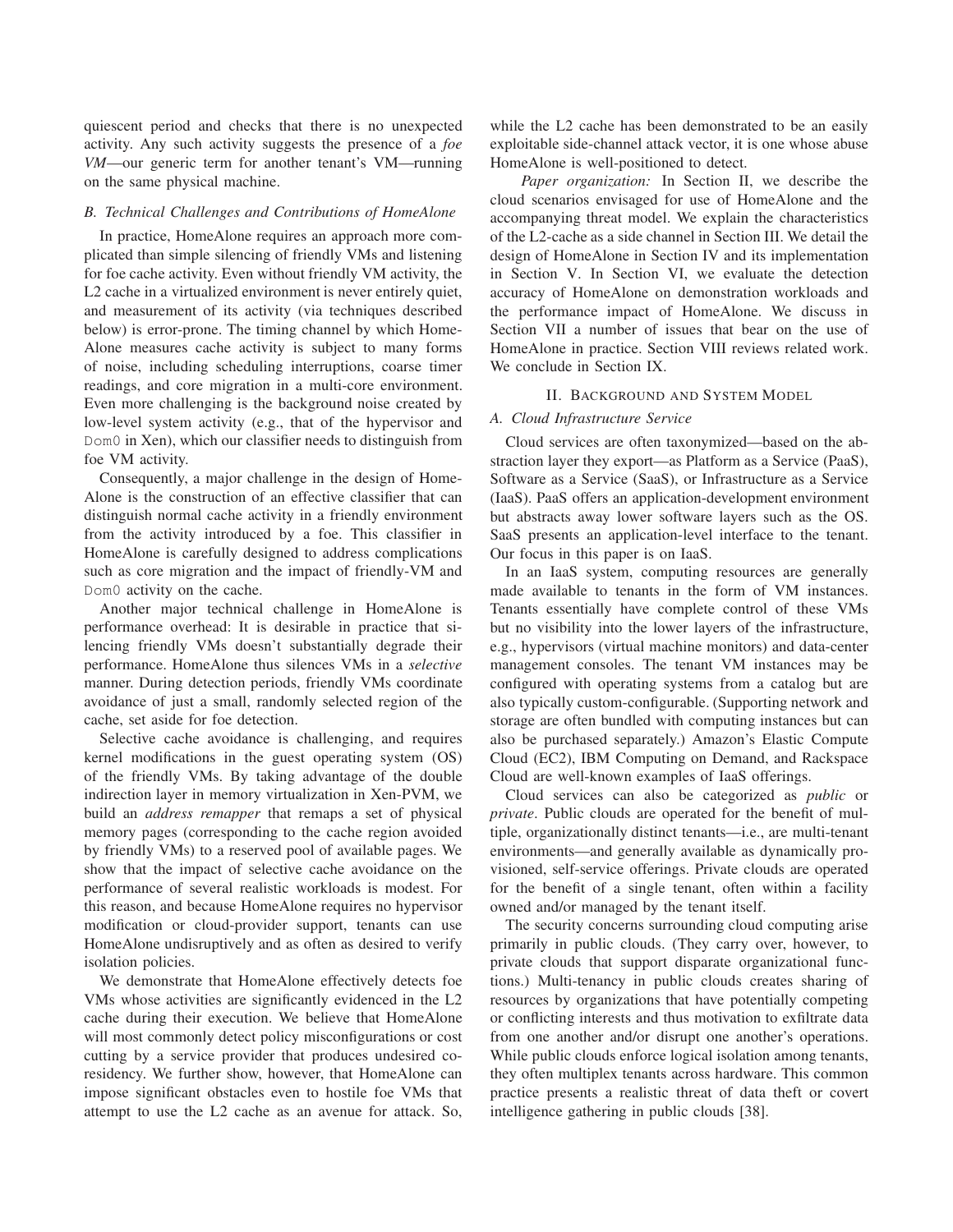Such concerns—and interest by organizations in extending their private clouds into public clouds (creating socalled *hybrid clouds*)—have prompted some tenants, e.g., U.S. federal agencies, to demand physical isolation as part of their SLAs [18]. Others use only resource instances that are meant to provide such isolation, such as full-physicalmachine instances with Amazon Web Services [11].

Even for tenants whose cloud providers offer assurances of physical isolation, however, a problem remains. How can these tenants verify that their computing resources (and VMs, in particular) are *actually* physically isolated?

Given this challenge, HomeAlone is designed to provide two benefits in public clouds. First, the system allows tenants (or auditors acting on their behalf) to detect hardware coresidency with foe VMs. Thus HomeAlone enables tenants to detect and remediate the presence of potentially dangerous side channels in cloud computing environments. Second and of perhaps equal importance—by merit of its detection of unexpected co-residency, HomeAlone can give insight into possible policy violations or system misconfigurations by cloud administrators. In other words, by way of detecting physical-isolation breaches, HomeAlone can serve as a sentinel for potentially broader and more serious systemic security lapses.

#### *B. Threat Model*

We consider an IaaS tenant that operates a collection of one or more (friendly) VMs co-resident on a given physical server. (Confirmation of friendly co-residency is obtainable via techniques outlined in, e.g., [38].) The tenant presumes—on the basis of a service agreement with the cloud provider, for instance—that its VMs have exclusive use of the physical server. The tenant's goal is to disprove or confirm its hypothesis via the detection or non-detection of foe VMs.

The tenant has no control over or visibility into the functioning of the hypervisor. That is, its only view into platform resource allocation is the one presented by its VMs.

We model the cloud provider as neutral. The provider does not facilitate foe-VM detection by the tenant by, e.g., giving hypervisor access to the tenant. At the same time, the provider does not modify software or hardware specifically to disable the tenant's detection tools.<sup>1</sup> We consider two scenarios: (1) The "foe" VM is benign, i.e., oblivious to its co-residency, or at least not attempting to exploit it to attack friendly VMs; and (2) the foe VM is an active adversary seeking to exfiltrate data from friendly VMs.

*Benign "foe VMs":* Co-residency with a benign foe VM may arise due to an unintentional policy violation or a configuration error by the cloud provider (or perhaps an intentional, cost-cutting violation, but not one that the cloud provider compounds via active cover-up). Indeed, we anticipate that such errors will be more common in the cloud than targeted exfiltration attacks via co-residency.

The ability to detect policy violations that lead to nonadversarial co-residency is important for two reasons. The first is regulatory compliance. Server isolation is an established best practice, for instance, for PCI (Payment Card Industry) DSS (Data Security Standards) compliance [21]. The second is the vulnerability that co-residency evidences. Even if foe VMs are not actively targeting co-resident friendly VMs, their existence highlights an isolation breach that can ultimately lead to a true compromise.

As we demonstrate, HomeAlone effectively detects the presence of a benign foe VM whose activities are significantly evidenced in the L2 cache during its execution. HomeAlone can thus serve as an early warning of accidental co-residency and potentially even as an index into more systemic security vulnerabilities.

*Adversarial foe VMs:* An adversarial foe VM is one that attempts to exploit its co-residency to exfiltrate sensitive data from friendly VMs. The benefit of HomeAlone in detecting such foe VMs is clear.

As a countermeasure to detection by HomeAlone, a foe VM could attempt to minimize its L2 cache footprint. Wholesale avoidance of the L2 cache for an actively executing foe VM would be challenging, as it would severely curtail use of memory (and necessitate avoidance of services, e.g., network transmission, that induce an L2 footprint). Specific avoidance of the region monitored by HomeAlone would also be challenging. As we shall see, this region is composed of a random selection of cache sets, and a foe VM attempting to map this region would ostensibly generate L2 activity that would itself facilitate detection by HomeAlone.

Moreover, the L2 cache is a side-channel attack vector of choice in server environments. Thus, a foe VM of particular concern is one that tries to exfiltrate data by actively probing this cache. As we demonstrate in our experiments, the L2 cache footprint produced by such a foe VM renders it more easily detectable by HomeAlone. Conversely, cornering the attacker into avoiding the L2 cache in whole or in part would be a success: It would strip a foe VM of a major adversarial benefit of co-residency.

Alternatively, to evade detection, a foe VM might attempt to limit its operation to short bursts or low-level activity over a prolonged period. This approach, however, would constrain exfiltration opportunities for critical, transient-use data such as cryptographic keys.

#### *C. Alternative Approaches*

Of course, with the cooperation of the cloud provider, it is possible for a tenant to detect foe VMs more directly (and reliably) than HomeAlone permits. For example, given control of the hypervisor, the tenant could list or enumerate the set of currently executing VMs on a physical machine.

<sup>&</sup>lt;sup>1</sup>A cloud provider has little incentive to actively enable foe VMs to exfiltrate data via side channels: Its control of the infrastructure means that it can simply exfiltrate data via the hypervisor if it so chooses.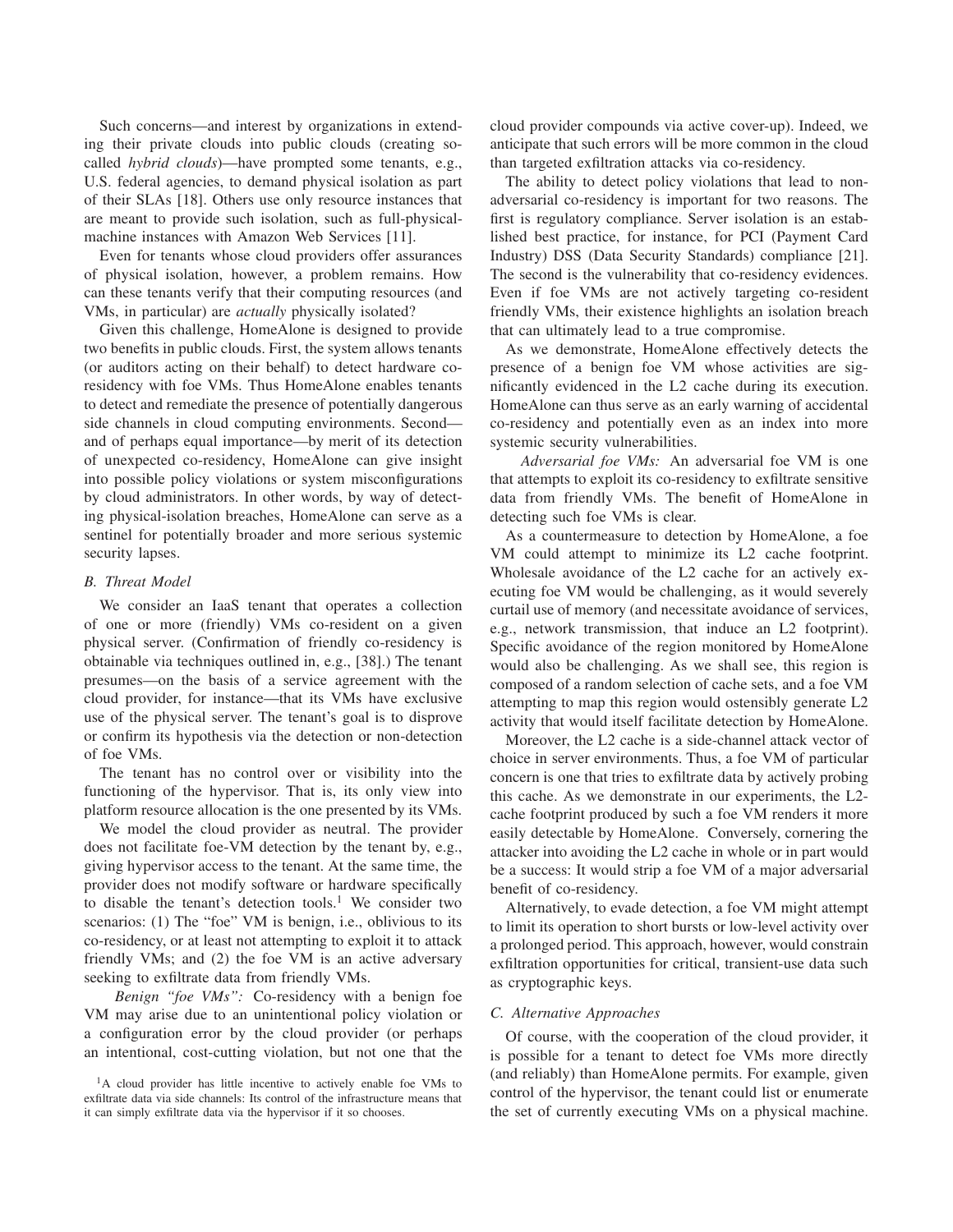Such functionality, however, would require modification of a service provider's hypervisor software or management plane to permit queries from tenants remotely or from tenant VMs locally. Extensions of this type, while technically possible, introduce their own access-control challenges and would require adoption by cloud providers, which there is no reason at present to anticipate in public clouds. As such, we focus on solutions that do not require cloud provider support.

# III. CACHE-BASED SIDE CHANNELS IN VIRTUALIZED INFRASTRUCTURES

# *A. Caches in Modern Architectures*

Modern processors benefit from multi-level caches to reduce latencies incurred by accesses to main memory. While current main memory latencies are on the order of several hundred nanoseconds, the fastest L1 cache has latency as low as several nanoseconds, resulting in a difference of two to three orders of magnitude. To amortize the cost of L1 cache misses, current processors include larger L2 and sometimes even L3 caches with slightly higher access latencies.

Cache sizes range from several KB to several MB. They are organized as a sequence of blocks denoted *cache lines*, with fixed size between 8 and 512 bytes. Typical caches are *set-associative*. A w-way set-associative cache is partitioned into  $m$  sets, each with  $w$  lines. Each block in the main memory can be placed into only one cache set to which it maps, but can be placed in any of the  $w$  lines in that set. The spectrum of set-associative caches includes two extremes: *direct-mapped* caches in which a memory block has a unique location in the cache (corresponding to  $w = 1$ ), and *fully associative* caches in which a memory block can be mapped to any location in the cache (corresponding to  $m = 1$ ). Increasing the degree of associativity usually decreases the cache miss rate, but it increases the cost of searching a block in the cache.

### *B. Cache-based Timing Channel*

Cache-based timing channels have been widely studied in various contexts (see Section VIII). In spite of different methodologies employed in constructing these channels, they all exploit the timing difference in access latencies between the cache and main memory.

In our study, we consider the cache-based timing channel constructed by measuring the cache load of a monitored entity V that shares a common cache with the monitoring entity U. A basic construction of such a timing channel is what we call the PRIME-PROBE protocol:

PRIME: Entity  $U$  fills an entire cache set  $S$  by reading memory region M from its own memory space.

IDLE: Entity U waits for a prespecified PRIME-PROBE *interval* while the cache is utilized by monitored entity V.

PROBE: Entity  $U$  times the reading of the same memory region  $M$  to learn  $V$ 's cache activity on cache set  $S$ .

If there is much cache activity from  $V$  during  $U$ 's PRIME-PROBE interval, then  $U$ 's data is likely to be evicted from the cache set and replaced with data accessed by  $V$ . This will result in a noticeably higher timing measurement in  $U$ 's PROBE phase than if there had been little activity from V.

Cache-based side channels are typically dependent on the processor architecture and the cache level utilized. In this paper we focus on last-level caches on x86 platforms; for our experimental platforms, these are L2 caches. There are several hardware features that impact the cache-based timing channel we consider.

*TLB misses:* Most CPUs implement virtual memory as a method of providing a contiguous address space to processes. To speed up address translation, translation lookaside buffers (TLBs) cache recently used page table entries containing virtual-to-physical memory mappings. With the hardware-based TLBs implemented by the x86 architecture, TLB misses are expensive (as high as 100 cycles). Upon a TLB miss, the CPU itself walks the page tables to look for a mapping of the virtual address not found in the TLB. Thus, the TLB can add significant noise to the timing measurements of the PROBE phase.

*Hardware prefetching:* Modern CPUs implement several optimizations: they reorder accesses to the cache and prefetch several cache lines from a memory page that incurs several cache misses. To obtain accurate timing measurements in the PROBE phase, one technique is to access the buffer in pseudo-random order in the PROBE phase [38].

*Collisions from the instruction cache:* The L2 cache is shared by data and instructions, and thus data blocks can be evicted in favor of instructions. Instruction caching generally has a small effect on the timing measurements [35].

*Multi-core architectures:* On multi-core hosts, different cores may or may not share a cache. For example, in the four-core Intel Extreme processor, each core has its own L1 cache and each of the two L2 caches is shared by two cores.

*Simultaneous multithreading (SMT):* CPUs supporting SMT allow multiple threads to execute simultaneously on the same CPU core and share the same cache hierarchy. This feature enables the monitoring entity to execute while the monitored entity is running and to detect the activity of the monitored entity with a finer time resolution.

# *C. Implications of Virtualization*

Virtualization has been widely adopted in cloud computing for its flexibility, elasticity and ease of management. While virtualization provides logical isolation of virtual machines running on the same physical machine, it has been shown that the cache-based timing channels are still viable in virtualized environments [38], [36], albeit with reduced bandwidth. In this section we discuss several implications of the Xen paravirtualization (PVM) architecture to the cache timing channel, as our implementation of HomeAlone is based on Xen-PVM. Many of these features are common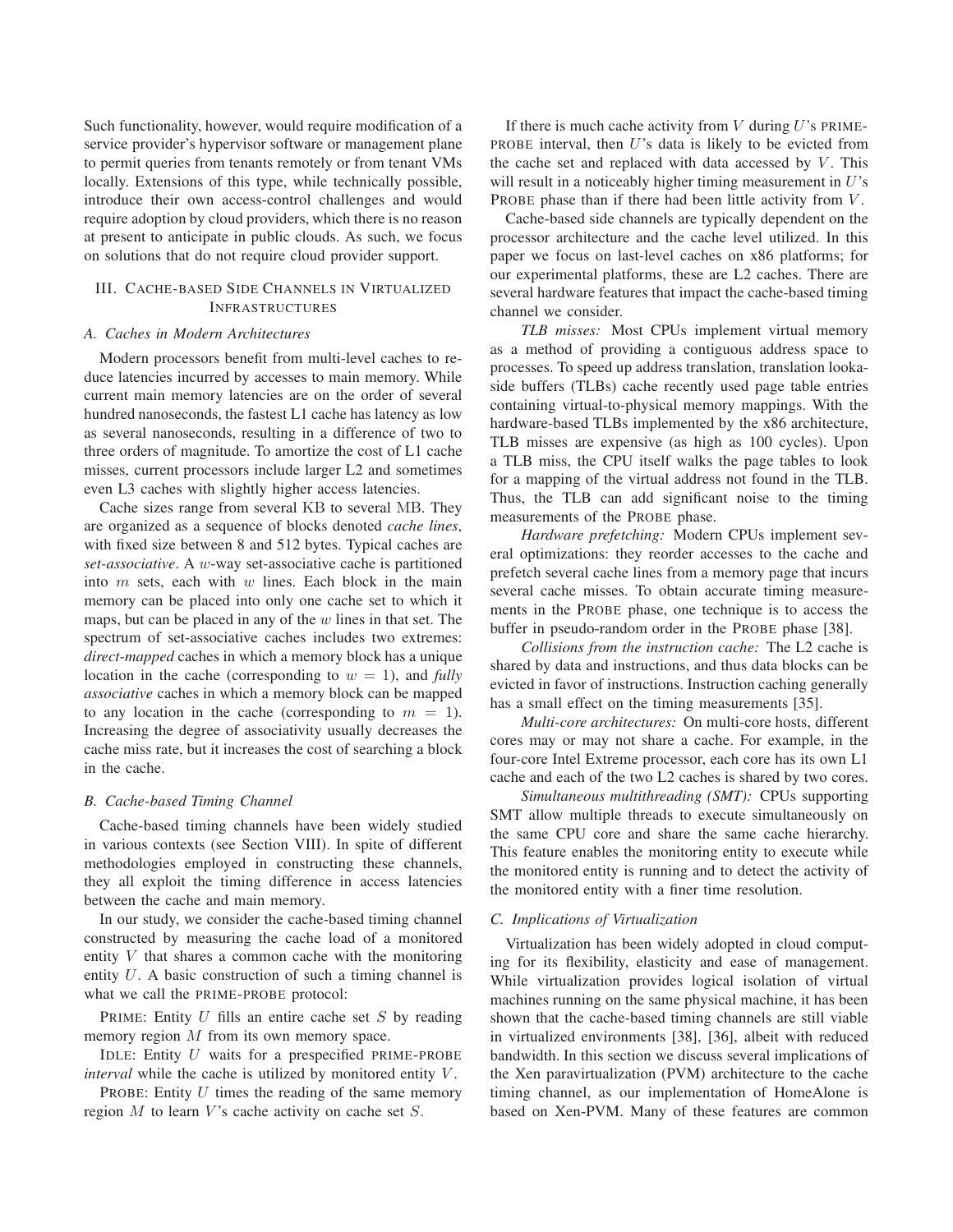to hardware-assisted virtual machine (HVM) functionality as supported by the Intel VT-x/VT-i [32] and AMD-V technologies, as well.

*Background activity:* Xen offers a paravirtualized virtual machine abstraction that requires some changes to the guest operating systems running in each VM. Xen implements a thin hypervisor that controls only basic operations, and a control management virtual machine, dubbed Dom0. To perform privileged operations, guest VMs can issue software traps into the hypervisor, called hypercalls. Dom0 is responsible for creating and terminating other VMs, configuring some of their parameters, and handling virtual network interfaces and block devices.

Both the hypervisor and Dom0 produce cache activity that introduces noise when measuring cache load. For example, to ensure secure partitioning of VMs, Xen validates modifications to guest page tables. Updates to page tables trigger hypercalls into Xen, and thus they induce hypervisor activity that leaves a pattern in the cache. In the PRIME-PROBE protocol, noise from the hypervisor might evict cache lines primed by the monitoring VM and so increase the timings observed in the PROBE phase, even when no foe VM is present.

*Processor virtualization:* Virtual machines time-share a physical machine and they run as scheduled by the hypervisor scheduler. Xen implements multiple scheduling algorithms (e.g., BVT, the credit scheduler). The default credit scheduler uses a fixed 30ms time slice to allocate VMs. Whether a monitoring VM  $U$  can observe the cache activity of another, targeted VM V through the PRIME-PROBE protocol depends on being scheduled on a core that shares a cache with  $V$  and on both  $U$  and  $V$  remaining there for sufficiently long.

*I/O virtualization:* In a virtualized environment, a guest OS does not have direct control of I/O devices. In the Xen architecture, Dom0 is responsible for multiplexing I/O devices across different virtual machines. Dom0 implements all device drivers and has access to the network and physical hard drives. All other VMs transfer data through Dom0 using an asynchronous buffering mechanism. Thus, an I/O intensive application triggers significant activity in Dom0, resulting in a modification of cache access patterns.

#### IV. DESIGNING A CO-RESIDENCY DETECTOR

The PRIME-PROBE timing channel described in Section III-B potentially provides a method for a monitoring VM to discover a foe VM on its machine by analyzing PROBE results for evidence of the foe. In this section, we develop a classifier for PRIME-PROBE readings that yields a classification of "foe present" or of "foe absent". In Section IV-A, we consider the effectiveness of a simple classifier for a single PRIME-PROBE reading. Based on that experience, we design a multi-probe classifier in Section IV-B and discuss training this multi-probe classifier in Section IV-C. We perform a cursory evaluation of the classifier's detection capability in Section IV-D; this evaluation will be augmented with additional evaluations in Section VI.

Much of our discussion in this section is informed by experiences with the platform on which we performed the experiments reported in this paper. This platform is a 3GHz Intel Core 2 Quad computer (without SMT) with 8GB of physical memory and two L2 caches, each serving two cores. Each L2 cache is 24-way set-associative  $(w = 24)$  with  $m = 4096$  cache sets and a line size of  $l = 64B$ , yielding a cache size of  $c = 6MB$ . The virtualization technology is Xen. Unless otherwise specified, VMs use Ubuntu 10.04 as their guest OS. We will often motivate our design decisions based on our experiences on this platform, but we see no reason that our framework should not extend to several other platforms, as well.

# *A. A Single-Probe Classifier*

In this section we consider a simple classifier for a single PRIME-PROBE trial. This classifier works by averaging the PROBE timings observed in the trial (i.e., averaging over the cache sets utilized) and comparing this average to a threshold. If the average PROBE timing is less than the threshold, then this implies low baseline activity in the system, and thus results in a foe-absent classification. Otherwise, the PROBE timing implies high activity, and the classification returned is foe-present.

A factor that impacts the detection accuracy is the fraction of the cache examined in a PRIME-PROBE trial. It should be more accurate to PROBE the entire cache to detect a foe VM, but it is more desirable to utilize only a portion of the cache, so friendly VMs can utilize the remainder of the cache and, in particular, can continue execution during PRIME-PROBE trials. (An implementation for achieving this property is described in Section V.) Thus, in this section we evaluate our classifier when using PROBE results from only a portion (specifically,  $1/16^{th}$ ) of the cache that friendly VMs avoid.

The successful detection probability is also a function of the foe VM activity. To allow us to examine our classifier under a range of foe VM cache activity levels, we developed a toy application inducing a random memory access pattern with a frequency that we can tune. This toy application allocates a buffer of size much larger than the cache size and then periodically selects a random location in the buffer to read. The frequency of reads can be tuned to adjust its memory access frequency. We utilize this toy application to simulate a range of foe activities.

On multi-core cloud computing platforms, VMs are usually allowed to run simultaneously and their virtual cores to migrate among physical cores. Moreover, these physical cores may or may not share a cache, depending on the hardware architecture of the host. As a first step toward evaluating our classifier, though, we consider a simplified situation to test the potential of foe detection using a single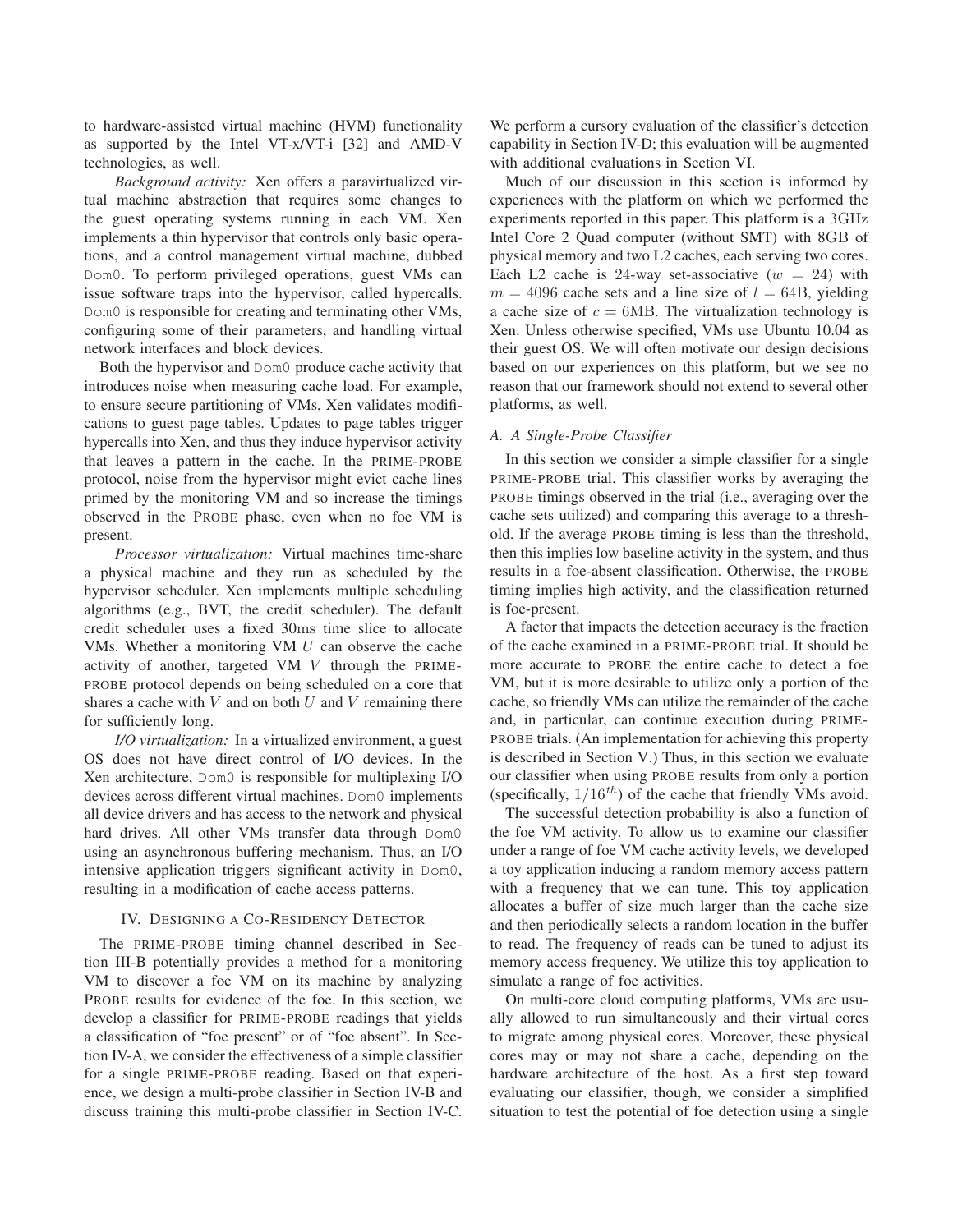PRIME-PROBE trial. In this simplified setting, the foe VM was pinned on one of the cores that shares a common cache with another core where the monitoring VM was pinned. Dom0 and other VMs were pinned away from the shared cache so that the cache activity of the foe VM could be sensed by the monitoring VM without interference.

In this simplified scenario, we measured the true detection rate of our classifier as a function of the memory access rate of the foe. In these tests, the detection threshold was set to allow a false detection rate of 1%, i.e., we set this threshold to be the 99th percentile of results from 1000 PRIME-PROBE trials without foes present. The PRIME-PROBE interval was 30ms, and each true detection rate was computed using 1000 PRIME-PROBE trials (with a foe present). A high true detection rate (100%) was achieved even when the memory access rate of the foe was as low as 1000 per second.

While the results of these experiments are encouraging, they unfortunately did not persist when the VMs were unpinned and allowed to move from one physical core to another, which is typical in modern cloud computing environments. Figure 1 shows that when all VMs were unpinned, this classifier was not



Figure 1. True detection rate of the single-probe classifier when false detection rate is configured to  $\alpha = 1\%$ . Four friendly VMs and one foe VM. All VMs unpinned. (Section IV-A)

nearly as effective in detecting foe VMs. In this experiment, four friendly VMs were run on a shared platform, one of which was an apache2 web server and three of which were unloaded; each was given 1GB of memory. The web server was driven by traffic generated by httperf from clients external to our "cloud." The apache2 server was subjected to a workload consisting of requests for a 1MB file at a rate sampled uniformly at random between 1 and 64 requests per second, and re-sampled every 5 seconds. The monitoring VM (one of these four VMs) attempted to detect the foe using the PRIME-PROBE protocol, using  $1/16^{th}$  of the cache. Again, the toy application ran as the foe VM. As shown in Figure 1, the maximum true detection rate achieved was roughly only 6.5%.

The reasons behind this low true detection rate are twofold. First, the Xen scheduler balances the workload via core migration and, in doing so, varies the view of the monitoring VM. Second, because there was significant I/O activity in these tests, when the monitoring VM and Dom0 shared a cache, there was significant cache noise induced by Dom0 due to this friendly I/O. That is, the friendly I/O activity increased Dom0 activity, making it appear similar to that of a foe when it shared a cache with the monitoring VM. The amount of noise in cache timings introduced by Dom0 dynamically changes according to the I/O workload to/from VMs. While we are able to modify friendly guest operating systems at will (see Section V), it appears to be impossible to control the cache activity of Dom0 from within a VM.

### *B. A Multi-Probe Classifier*

In light of the difficulties in interpreting the results of a single PRIME-PROBE trial discussed in Section IV-A, in this section we design a classifier that works using  $n$  trials for  $n > 1$ . For simplicity, we first describe our classifier assuming that friendly-VM activities (mainly I/O activity), as well as the number of friendly VMs, are constant and known *a priori*, and then we relax these assumptions to present a general solution.

*Constant friendly-VM activity:* Assuming a constant and known number of friendly VMs and level of friendly-VM activity, a PRIME-PROBE trial yields a result—namely, the PROBE time, averaged over all cache sets probed. Recall that the result of the timing measurement should be largely (though, as we will discuss in Section V, not completely) independent of friendly VM memory activity, since friendly VMs will have been instructed to avoid the parts of their caches on which the monitoring VM conducts its PRIME-PROBE trials.



Figure 2. Distribution of timing results of PRIME-PROBE trials with no foe present.

As a first step towards our goal of detecting a foe VM based on the results of PRIME-PROBE trials, we plot in Figure 2 the distribution of timing results for 2000 PRIME-PROBE trials when no foe VM is present. The trial results exhibit a bimodal distribution, which is roughly a mixture of two normal distributions. The first normal distribution characterizes the (low) level of activity that the monitoring VM registers when running on a different cache than Dom0 during the PRIME-PROBE trial. The second normal distribution characterizes the (moderate) level of activity observed when the monitoring VM shares a cache with Dom0. Based on these findings, we define two overlapping classes for trial results. The first includes the majority of readings from the first normal distribution, and the second consists of the large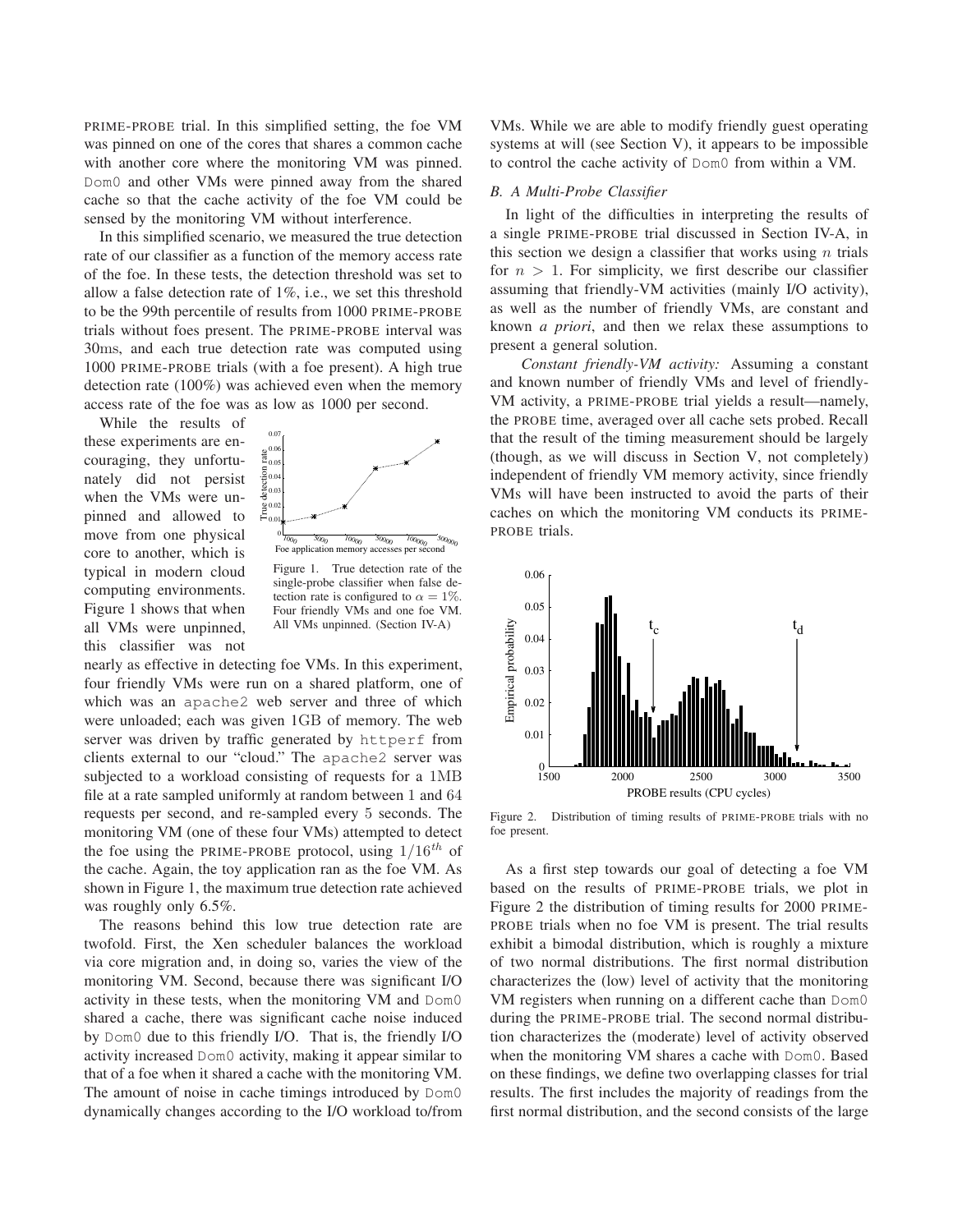majority of readings from both normal distributions. This design is motivated by the observation that the presence of a foe VM will tend to decrease the number of readings that fall into either class, as will be described below.

To determine if a given PRIME-PROBE trial result  $r$  belongs to one of these two classes, we empirically determine two thresholds  $t_c$  and  $t_d$ , where  $t_c < t_d$ , such that the cache timing measurements from the first class fall into  $[0, t_c]$  and those from the second class are in the range  $[0, t_d]$  (Figure 2). We next experimentally measure the empirical probability with which  $r$  actually falls into each of the two classes over many PRIME-PROBE trials for the friendly workload (assumed constant for the present discussion). Assuming independent trials—we revisit this assumption below—we let  $\pi_c$  denote the empirical probability with which r falls into the first class and  $\pi_d$  be the empirical probability with which it falls into the second class. Given  $n$  independent trials, we expect r to land in the first class  $\overline{c} = \pi_c n$  times, and the second class  $\overline{d} = \pi_d n$  times.

Let us then consider an actual execution of our detection algorithm: A sequence of  $n$  monitoring trials that aim to determine whether a foe is present. Let  $c$  denote the number of times that  $r$  actually belongs to the first class, and  $d$ denote the number of times it belongs to the second class. In any of several ways, the presence of a foe VM might cause c to deviate from its expected value  $\overline{c}$  (and d from d). The foe VM could induce what would be a rare event under a friendly workload, namely a measurement  $r$  that lands above  $t_d$  and so outside of the second class. Alternatively, even if the foe VM induces only moderate cache activity (i.e., similar to that of Dom0), the presence of the foe could perturb the scheduling of VMs so as to decrease the odds that the monitoring VM observes a quiet cache, either by pushing the monitoring VM onto the same cache as Dom0 or by registering cache activity itself, causing lower  $c$  than expected.

Our detection strategy, then, is to presume a foe's presence if either  $c$  or  $d$  is substantially lower than expected. More precisely, we treat a sequence of  $n$  PRIME-PROBE trials as independent events. We choose  $\alpha$  as a desired upper bound on the rate of false detection of a foe VM. In each trial, we can view the hit/miss of the first class (i.e.,  $r \in [0, t_c]$  or  $r \notin [0, t_c]$ ) as a Bernoulli trial with  $Pr[r \in [0, t_c]] = \pi_c$ . It is then straightforward to compute the maximum threshold  $T_c < \overline{c}$  such that  $Pr[c < T_c] \le \alpha/2$  when no foe is present. We can similarly compute  $T_d < \overline{d}$  such that  $Pr[d < T_d] \le$  $\alpha/2$ . Summarizing, then, our basic strategy is to suspect a foe's presence if in *n* PRIME-PROBE trials, either  $c < T_c$  or  $d < T_d$ . The probability of false detection of a foe over this combined test is at most  $\sim \alpha$ .

*Arbitrary friendly-VM activity:* The preceding description assumed that during the  $n$  PRIME-PROBE trials, the number of friendly VMs and the I/O activity levels of those friendly VMs were constant. In practice, this will generally not be the case, since for realistic values of n (e.g.,  $n \approx 25$ ) and for realistic times to conduct  $n$  trials (in particular, with delays between them, as will be discussed below), the total time that will elapse during the  $n$  trials would be more than long enough to witness potentially large swings in load due to fluctuations in inbound requests, for example.

As such, in practice it is necessary to compute the thresholds  $t_c$  and  $t_d$  *per trial* as a function of the set F of activity profiles of the friendly VMs during that trial. That is, F includes a profile for each of the friendly VMs' activities during the PRIME-PROBE trial. Each VM's entry could include its level of I/O and amount of computation, for example. We give details of what we included in  $F$  at the end of Section IV-C.

The monitoring VM collects this information  $F$  after each PRIME-PROBE trial. (We will discuss how in Section V.) It uses this information to select  $t_c^F$  and  $t_d^F$ , and then evaluates whether the trial result r satisfies  $r \in [0, t_c^F]$  (in which case it increments c) and whether it satisfies  $r \in [0, t_d^F]$  (in which case it increments d).

Besides adjusting  $t_c^F$  and  $t_d^F$  as a function of F, we have found it helpful to adjust  $\pi_c$  and  $\pi_d$  as a function of F, as well. So, henceforth we denote them  $\pi_c^F$  and  $\pi_d^F$ . Specifically, we take  $\pi_c^F$  to be the fraction of training trials (see Section IV-C) with friendly-VM activity as described by F in which  $r \in [0, t_c^F]$ , and  $\pi_d^F$  to be the fraction of training trials with friendly-VM activity as described by F in which  $r \in [0, t_d^F]$ .

For  $n$  detection trials, we denote the profile characterizing the activity of the  $i^{th}$  trial by  $F_i$ . Define binary indicator random variables

$$
\gamma_i = \left\{ \begin{array}{ll} 1 & \text{if } r_i \in [0, t_c^{F_i}] \\ 0 & \text{otherwise} \end{array} \right. \text{and } \delta_i = \left\{ \begin{array}{ll} 1 & \text{if } r_i \in [0, t_d^{F_i}] \\ 0 & \text{otherwise} \end{array} \right.
$$

where  $r_i$  denotes the result of a testing trial with friendly-VM activity characterized by  $F_i$ . We treat the observations  $\gamma_1 \ldots \gamma_n$  and  $\delta_1 \ldots \delta_n$  as Poisson trials. Training data suggest that under the foe-absent hypothesis,  $Pr[\gamma_i = 1] = \pi_c^{F_i}$ and  $Pr[\delta_i = 1] = \pi_d^{F_i}$ . Under this hypothesis, we can then calculate probability distributions for  $c = \sum_{i=1}^{n} \gamma_i$  and  $d = \sum_{i=1}^{n} \delta_i$  (e.g., [19]) and maximum thresholds  $T_c$  and  $T_d$  such that  $Pr[c < T_c] \le \alpha/2$  and  $Pr[d < T_d] \le \alpha/2$  for a chosen false detection rate of  $\alpha$ . As such, by detecting a foe if  $c < T_c$  or  $d < T_d$  we should achieve a false detection rate of at most roughly  $\alpha$ .

We reiterate that the thresholds  $T_c$  and  $T_d$  are computed during testing as a function of  $F_1$ , ...,  $F_n$ , using values  $\pi_c^{F_i}$  and  $\pi_d^{F_i}$  obtained from training (see Section IV-C). The thresholds  $t_c^F$  and  $t_d^F$  are similarly determined using training, but which ones are used during testing is determined by the profile sets  $F_1, \ldots, F_n$  actually observed.

*On independence:* The test outlined above requires trials that are independent, in the sense that the probability of the trial result r satisfying  $r \in [0, t_c^F]$  or  $r \in [0, t_d^F]$  is a func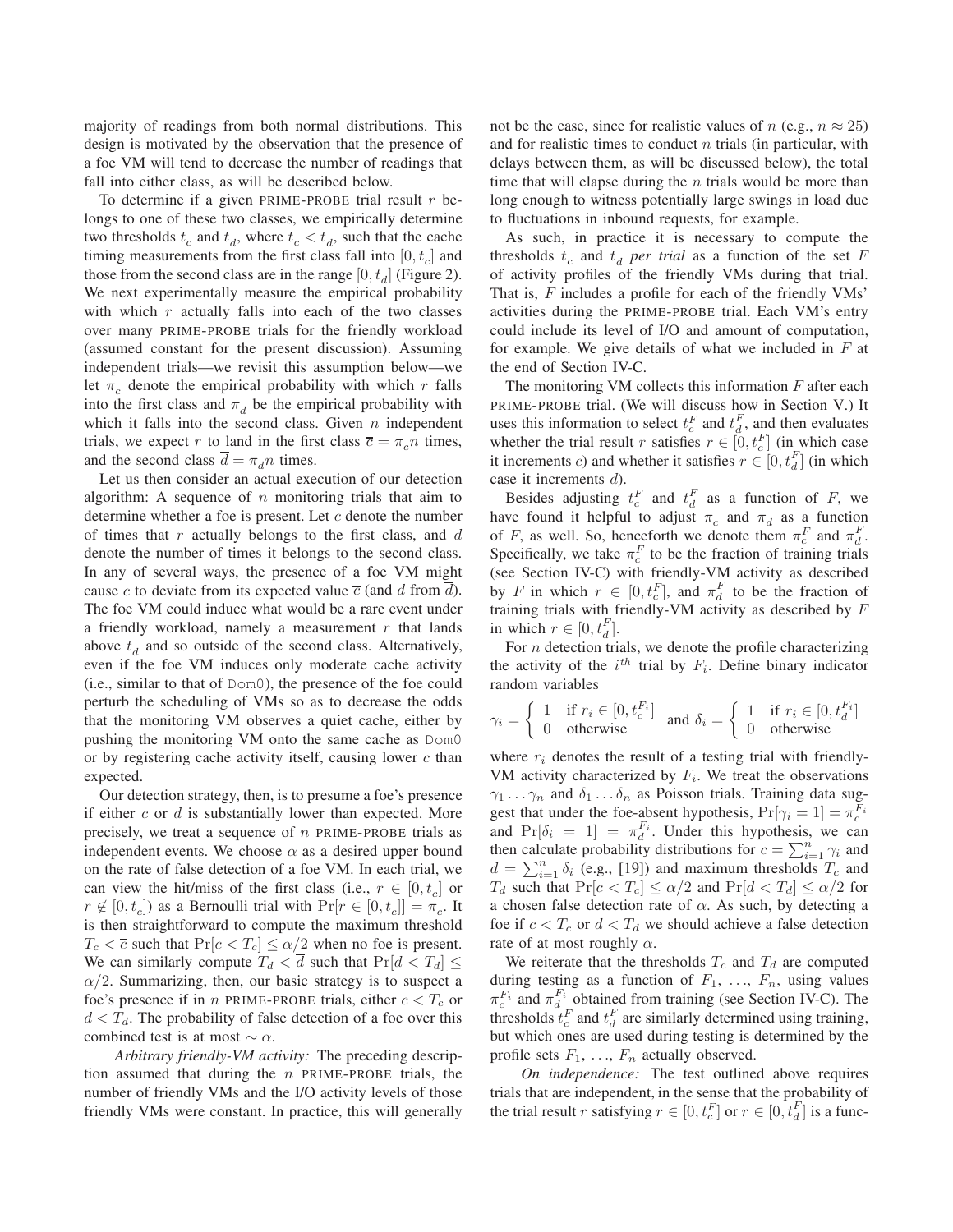tion only of  $F$  and foe activities (if any), and is otherwise independent of the results of preceding trials. Achieving this independence is not straightforward, however. In practice, an effective scheduler does not migrate virtual cores across physical cores randomly. In fact, in our experience, if the number of virtual cores is fewer than the number of physical cores, then Xen will not migrate virtual cores at all. This behavior clearly can impact achieving independent trials in this example, if the monitoring VM is the same VM each time and if Dom0 does not share a cache with this monitoring VM, then it never will.

For this reason, in our detector we take steps to make trials as independent as possible. Most importantly, we assign the monitoring VM randomly for each PRIME-PROBE trial from among the available friendly VMs. In addition, we employ random delays between trials to increase the likelihood that two trials encounter different virtual-to-physical core mappings (provided that friendly VMs include enough virtual cores to induce changes to these mappings). As we will show below, we believe that these steps increase the independence between trials sufficiently to construct an effective foe detector.

### *C. Training the Multi-Probe Classifier*

The need to determine  $t_c^F$  and  $t_d^F$  as a function of F introduces a training requirement for our classifier. In this paper we presume it is possible to train on a hardware platform that is similar, in terms of numbers of cores and caches, the arrangement of caches to cores, cache sizes, etc., to that on which the friendly VMs will eventually be run, and that this hardware platform can be equipped with the same virtualization substrate (i.e., Xen for the purposes of our discussion here) for training purposes. Of course, one way to accomplish this is to train on the cloud machines themselves, trusting that the interval in which training occurs is absent of any foes—a well-known "trust on first use" (TOFU) approach that is (unfortunately) common today in intrusion detection, key exchange, and many other contexts. A safer approach would be to replicate a machine from the cloud and use it for training, though this may require cooperation from the cloud provider.

While precisely determining  $t_c^F$  requires ground truth as to the cores (and thus caches) that Dom0 utilized during a PRIME-PROBE trial, such ground truth would typically not be available if training were done using the first (TOFU) approach described above. To leave room for both possibilities, we employ a training regimen that does not rely on such knowledge. Specifically, we collect PRIME-PROBE trial results for fixed  $F$  in the (assumed or enforced) absence of a foe and then model these results using a mixture of two normal distributions. Intuitively, one normal distribution should capture readings when Dom0 is absent from the cache observed by the monitoring VM, and one normal distribution should represent readings when Dom0 is present. As such, we compute a best fit of the training trial results to a Gaussian mixture model of two normal distributions, and call one normal distribution (with the smaller mean) the *quiet distribution* and the other the *like-*Dom0 *distribution* for F. We then use these two distributions to generate values for  $t_c^F$  and  $t_d^F$ . Specifically, we choose  $t_c^F$  to be the mean plus the standard deviation of the quiet distribution, and we choose  $t_d^F$  to be the the mean plus the standard deviation of the like-Dom0 distribution.

As described previously, each element of  $F$  describes the relevant activities of a distinct friendly VM during the PRIME-PROBE trial from which the result will be tested using  $t_c^F$  and  $t_d^F$ . Moreover, F includes a distinct such descriptor for each friendly VM. To train our classifier, it is necessary to incorporate training executions that match the profiles  $F$  likely to be seen in practice. The extensiveness of this data collection depends in large part on the features that are incorporated into the VM activity descriptors in  $F$  and on the granularity at which these features need to be captured. The training executions should also range over the possible number of VMs on the same computer, which we assume the party deploying the VMs can determine (c.f., [38]).

While our framework permits building a detector based on a variety of features included in the friendly VM profiles, we found in our experiments that the most relevant feature to capture is the level of I/O activity in each friendly VM. As already discussed, the I/O activity of friendly VMs is highly correlated with Dom0's activity evidenced in the cache. Fortunately, capturing this information at only a coarse granularity is sufficient to build an effective detector. Specifically, in the experiments we report in this paper, we compute the *aggregate* number of bytes of I/O activity involving friendly VMs during the PRIME-PROBE trial (as measured in sys\_read and sys\_write calls). We bin the total friendly-VM I/O activity during the PRIME-PROBE trials into one of 20 bins. Any two profiles  $F$  and  $F'$  falling into the same bin are treated as equivalent for our purposes.

#### *D. Multi-Probe Detection Capability*

In this section we provide a cursory evaluation to confirm that our multi-probe detector overcomes the limitations of the single-probe detector of Section IV-A. Our results here are not intended to be exhaustive; we will consider detection in the context of additional workloads in Section VI.

Recall that the shortcoming of our single-probe detector was revealed when we unpinned VMs, allowing them to migrate among the available cores. We consider only this case here; all VMs are unpinned. We introduced four friendly VMs on our platform, the configurations of which were exactly the same as those in experiments for Figure 1, namely one apache2 server and three unloaded VMs.

We first collected the results of 20,000 PRIME-PROBE trials employing  $1/16^{th}$  of the cache with no foe present. The delay between PRIME-PROBE trials was chosen uniformly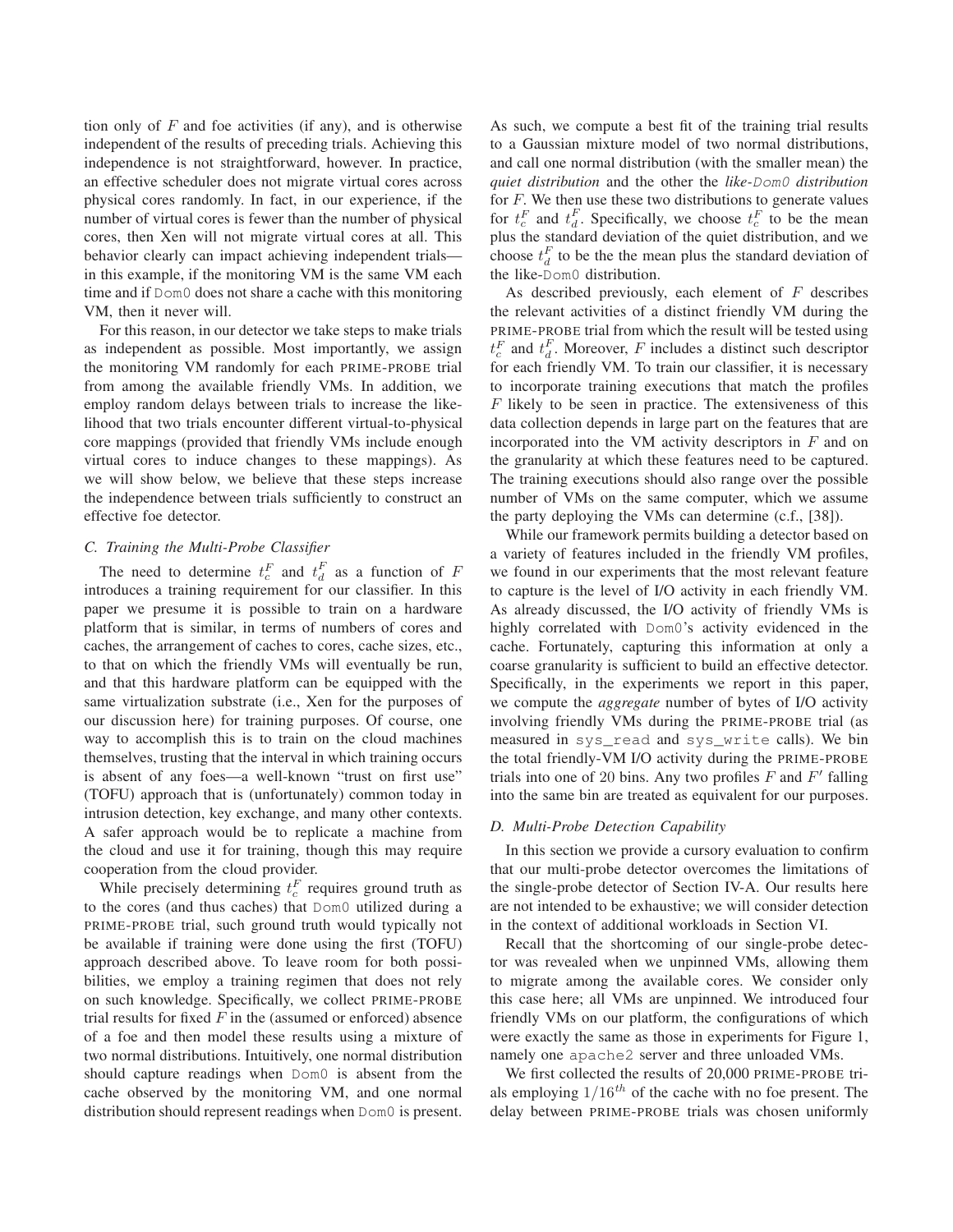at random between 1 and 5 seconds. To confirm our ability to configure the false detection rate, we conducted a 10 fold cross-validation, in which we partitioned these 20,000 results into 10 equally sized sets and then tested on each set after training on the remainder (with  $\alpha = 1\%$ ). Each testing set was broken into non-overlapping windows of  $n$  PRIME-PROBE trials ( $n \in \{25, 50, 100\}$ ), each window yielding a foe or no-foe classification. The false detection rate that we observed was indeed less than  $1\%$  for each value of n.

We then added a foe, using the same toy program as in Section IV-A. Figure 3 shows the true detection rate for testing performed in the same fashion, after training on the previously collected 20,000 trials with  $\alpha =$ 1%. For each value of  $n$ , the sum of all  $n$ -trial windows was 2000 PRIME-



multi-probe detector of Section IV-B with four friendly VMs ( $\alpha = 1\%$ ).

PROBE trials, meaning that the curves for smaller values of n show averages over a greater number of windows. In this figure, the memory access rate of the foe application is indicated on the x-axis. Our multi-probe classifier improves substantially over the single-probe classifier, for the same false detection rate. The tradeoff is that our multi-probe classifier takes longer to evaluate, due to its use of multiple PRIME-PROBE trials separated by random intervals.

#### V. IMPLEMENTATION

In order to execute the detection technique described in Section IV, the cloud customer must modify the VMs that it deploys to the cloud (the "friendly VMs"). In this section we describe our proof-of-concept implementation, which we developed within 64-bit PVOps Linux kernel 2.6.32.16 for Xen. Our modifications have been tested with the Xen 4.0.1-rc2 hypervisor.



Figure 4. Architecture of our implementation within one guest VM

Our implementation consists of a suite of tools that is installed within each friendly VM. As shown in Figure 4, this suite includes a user-level *coordinator* and two kernel extensions in each guest OS kernel, namely an *address remapper* and a *co-residency detector*.

#### *A. Coordinator*

Each friendly-VM coordinator works in user space and is responsible for coordinating the detection task with coordinators in other friendly VMs residing on the same physical cloud host. We presume that coordinators can determine the friendly VMs residing on the same physical host, either because this has been configured by the cloud customer deploying these VMs or by detecting which friendly VMs do so (e.g., see [38]).

A *detection period* is begun by one coordinator, here called the *initiator* for the detection period, sending commands (in our implementation, using TCP/IP) to the other friendly-VM coordinators. This command indicates a randomly selected *color* that defines the cache sets in each cache on the host that will be used during this detection period for executing PRIME-PROBE trials. A coordinator that receives this message must invoke its local address remapper (via a system call) to vacate use of those cache sets (to the extent that it can; see Section V-B), so that execution of this VM will minimize pollution of those cache sets during the detection period. We note that each coordinator makes no effort to determine whether it is presently on the same cache as the initiator (if the host has multiple caches), either during initiation or at any point during the detection period. Rather, each coordinator uses its address remapper to vacate the cache sets of the color indicated by the initiator, for any cache used by its VM for the duration of the detection period. Upon receiving confirmation from its address remapper that those cache sets have been vacated, the local coordinator sends a confirmation to the initiator.

Once the initiator has received confirmation from the friendly VMs on the host, it creates a *token*, selects a friendly VM on the host uniformly at random, and passes the token to the selected VM. The selected VM now becomes the *token holder* and will act as the monitoring VM for one PRIME-PROBE trial. More specifically, the token holder alerts the other coordinators of its impending trial and then contacts its local co-residency detector to perform the PRIME-PROBE trial. Once the co-residency detector has completed the trial and returned the trial result  $r$ , the token holder collects an activity profile  $F$  from the friendly VMs. Each entry of this activity profile characterizes the I/O activity (bytes passed through sys\_read or sys\_write) of the friendly VM from which the entry was received, since that VM received the alert preceding the PRIME-PROBE trial. Finally, the token holder induces a random delay (to improve independence of trials; see Section IV-B) and then selects the next token holder uniformly at random (again, for independence) from the friendly VMs on the host. When passing the token to the new token holder, the sender includes all trial results  $r$  and corresponding activity profiles  $F$  collected in this detection period so far.

After *n* trials have been performed, the new token holder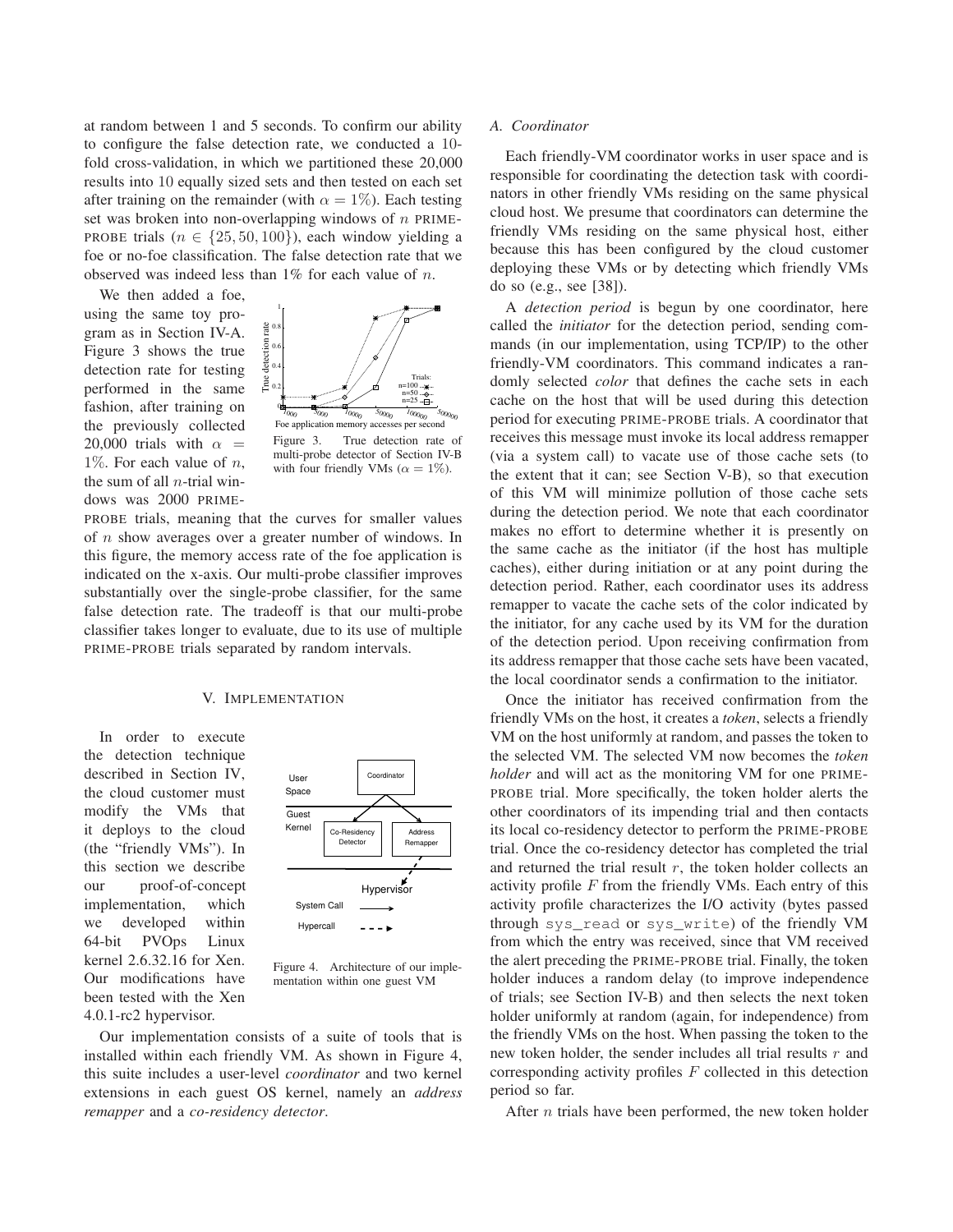can evaluate the results and activity profiles to determine whether to declare that a foe is present on the machine, using the technique described in Section IV.

### *B. Address Remapper*

The address remapper is provided a color, which defines cache sets that need to be avoided due to their planned use in the pending detection period. To avoid the use of these cache sets, the address remapper colors each physical memory page (c.f., [31], [17]) by the (unique, in our implementation) color of the cache sets to which its contents are mapped, and then causes its VM to avoid touching cache sets of the designated color by causing it to avoid accessing physical memory pages of the same color.

A straightforward way of causing its VM to avoid these memory pages would be to to alter the view of memory that the guest OS perceives. For instance, we can "unplug" the memory pages that need to be avoided, by indicating that such pages are unusable in the page descriptor structure in the guest OS. A drawback of this approach is that it breaks up physical memory as perceived by the OS, so that the OS no longer has access to a large, contiguous memory space. For example, the buddy memory allocator used in Linux maintains an array of lists, the  $j$ -th entry of which collects a list of free memory blocks of size  $2<sup>j</sup>$  pages, where  $j = 0, 1, \ldots, 10$ . Therefore, "unplugging" memory pages of one color will result in empty lists for  $j \geq 6$  in the case of 64 page colors, since a block of  $2^6 = 64$  pages (or larger) will contain one page of each color. Others have cautioned against this in other contexts, due to serious performance issues that it may cause [20].

Instead, we take advantage of the additional indirection layer in the mapping from virtual to physical memory introduced by virtualization. The Xen hypervisor provides a *pseudo-physical* address space to each guest virtual machine and maintains the mapping from pseudo-physical to physical memory. Because physical memory is allocated at page granularity in Xen, the memory allocated to each VM is not guaranteed to be actually contiguous, but the contiguous pseudo-physical address space in each guest virtual machine provides the illusion to the guest OS that it is running on an intact physical memory. In paravirtualized virtual machines, whereas the pseudo-physical address space is the one that is used across the operating system, the guest OS is also aware of the corresponding machine address of each page, which is embedded in the page table entry for the hardware MMU to look up during translation (i.e., translation is done directly from guest virtual address to real machine address). This design leaves us an opportunity to modify the pseudo-physical-to-machine-address mapping to avoid touching certain physical pages while keeping the guest OS' view of memory layout unchanged. In particular, to remap the machine address of a single pseudo-physical page, the address remapper issues a hypercall to the hypervisor indicating the new machine address and then modifies the guest OS' copy of this mapping. So as to prevent accesses to these mappings while they are being reconfigured, the address remapper disables interrupts and preemption of its virtual core and suspends its guest OS' other virtual cores (if any) prior performing the remapping.

In the process of address remapping to avoid using physical pages of the specified color, the address remapper needs to copy page contents out of pages that need to be avoided and then update page tables accordingly. To provide a destination for these copies, a pool of memory pages is reserved when the guest OS is booted. This pool should be large enough to hold an entire color of memory. During the remapping process, the address remapper copies each physical page of the specified color to a page in the reserved memory pool of a different color, and then updates the page tables accordingly by issuing hypercalls to the hypervisor. One caveat is that if a page of the specified color corresponds to a page table or page directory that is write protected by the hypervisor, then this page cannot be exchanged and has to be left alone. These pages, and a few other pages that cannot be moved, are the primary cause of the remaining cache noise in our PRIME-PROBE trials.

To summarize, the remapper performs the following steps. It enumerates the pseudo-physical pages that are visible from the guest OS. For each page  $P$ , the machine address of the page is determined to figure out whether it is the designated color. If so, in which case this page would ideally be remapped, the remapper examines the page table entries pointing to P and also the page descriptor structure. In several cases—e.g., if  $P$  is reserved by HomeAlone, write-protected by the hypervisor, or a kernel stack page currently in use—then the remapper must leave the page alone. Otherwise, the remapper identifies a new page (of a different color) from its pool and exchanges the machine address of P with that of this new page (via a hypercall). Prior to doing so, it copies  $P$ 's content to this new page if  $P$  was in use. The remapper updates the kernel page table (also by hypercall) and, if  $P$  was used in user space, then the remapper updates the user-space page tables. The performance of this algorithm will be evaluated in Section VI.

This implementation constrains the number of colors in our scheme and thus the granularity at which we can select cache sets to avoid. Let  $w$  denote the way-associativity of the cache; m be the number of cache sets; c be the size of the cache in bytes;  $l$  be the size of a cache line in bytes;  $p$ be the size of a page in bytes; and  $k$  denote the maximum number of page colors. Each l-sized block of a page can be stored in a distinct cache set, and avoiding a particular cache set implies avoiding every page that includes a block that it could be asked to cache. Since the  $p/l$  blocks of the page with index i map to cache set indices  $\{i(p/l) \text{ mod }$  $m, \ldots, (i+1)(p/l) - 1 \mod m$ , the most granular way of coloring cache sets is to have one color correspond to cache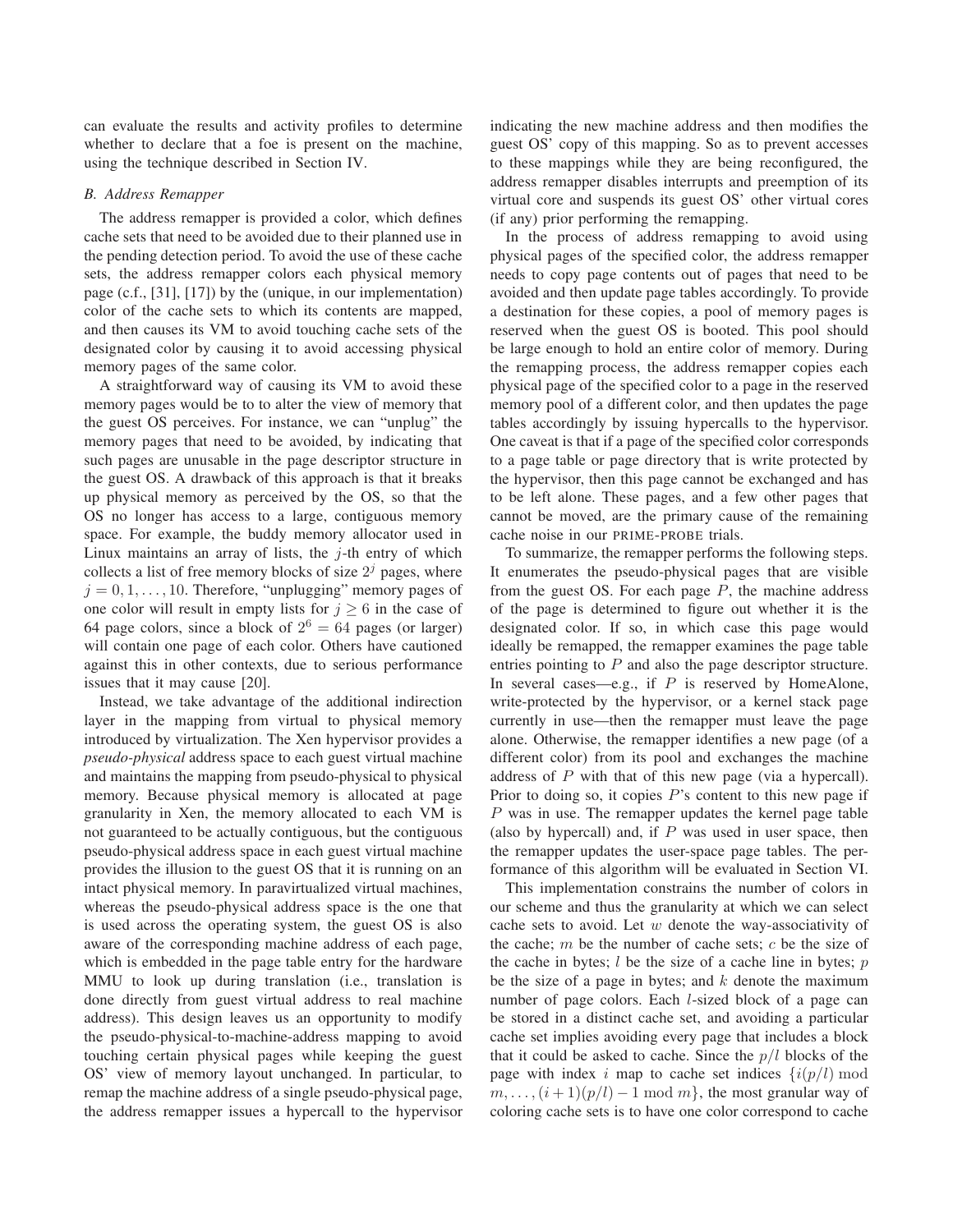sets with indices in  $\{i(p/l) \mod m, \ldots, (i+1)(p/l)-1 \mod m\}$ m} for a given  $i \in \{0, \ldots, \frac{m}{p/l} - 1\}$ . Since  $m = c/(w \times l)$ , the number  $k$  of colors that our implementation can support is

$$
k = \frac{c/(w \times l)}{p/l} = \frac{c}{w \times p}
$$

On our experimental platform, an Intel Core 2 Quad processor, the L2 cache is characterized by  $c = 6MB$ ,  $w = 24$ , and  $l = 64B$ , and Linux page size is  $p = 4KB$ . Thus the number of page colors in our system is  $k = 64$ .

#### *C. Co-Residency Detector*

The co-residency detector, which is implemented as a Linux kernel extension, executes the PRIME-PROBE protocol for measuring L2 cache activity. To PRIME the cache sets to be used in the PRIME-PROBE trial (i.e., of the color specified by the coordinator), the co-residency detector must request data from pages that map to those cache sets. To do so, at initialization the co-residency detector allocates physical pages sufficient to ensure that it can PRIME any cache set.

When invoked by the coordinator, the co-residency detector PRIMEs the cache sets of the specified color, and then waits for the PRIME-PROBE interval. In our experiments, this interval is configured empirically to be long enough for a reasonably active foe to divulge its presence in the cache but not so long that core migration of the monitoring VM becomes likely. In our experiments we use a PRIME-PROBE interval of 30ms.

The co-residency detector is tuned to improve its detection ability in several ways. First, on our experimental platform, every cache miss causes one line to be filled with the requested content and another to be filled through prefetching; i.e., a cache miss fills two cache lines in consecutive cache sets. As such, our co-residency detector PROBEs only every other cache set. Second, to eliminate noise due to the TLB, the co-residency detector flushes the TLB before its PROBE of each cache set, so as to ensure a TLB miss. Third, the co-residency detector disables interrupts and preemption during the PRIME-PROBE protocol to limit activity that might disrupt its detection.

#### VI. EVALUATION

In this section, we deploy HomeAlone on a small private cloud in which four friendly VMs are running on one physical host virtualized with Xen. The host is the same as that employed in the experiments of Section IV.

The applications that we employ in our VMs are taken from the PARSEC benchmarks [12], [13]. PARSEC is distinguished from most other suites in focusing on multithreaded benchmarks representative of diverse, emerging workloads, and so we take it as representative of future cloud computing workloads. In particular, we utilized the following benchmarks from PARSEC.

- 1) blackscholes: This benchmark simulates financial analysis and, in particular, calculates the prices of a portfolio of options using Black-Scholes partial differential equations.
- 2) bodytrack: This computer vision application tracks a 3D pose of human bodies and represents video surveillance and character animation applications.
- 3) canneal: This is a benchmark using cache-aware simulated annealing to design chips that minimize routing costs; it is representative of engineering applications.
- 4) dedup: This benchmark is short for "deduplication", which is a compression approach that combines global and local compression in order to obtain a high compression ratio; it is used to simulate next-generation backup storage systems.
- 5) facesim: This benchmark simulates human faces and is representative of applications like computer games that employ physical simulation to create virtual environments.
- 6) streamcluster: This benchmark was developed for solving online clustering problems and is included for its representation of data mining algorithms.
- 7) x264: This is an H.264/AVC video encoder that can be used to simulate next-generation video systems.

Each benchmark was provided the "native" input designated for the benchmark. In addition to these PARSEC benchmark applications, in some tests we employed an apache2 web server on which we induced a workload as described in Section IV-A.

#### *A. Detection*

To test the effectiveness of our co-residency detector, we trained our classifier on a workload that included four friendly VMs, one running apache2, one running facesim, one running streamcluster, and one running blackscholes. Each VM was given one 1GB of memory and one virtual core. We do not claim that this request profile, or that this mix of applications, is representative of any particular cloud tenant workload. We simply used this mix of applications to capture a broad range of reasonably intensive activities.

Training consisted of collecting results from 20,000 PRIME-PROBE trials on  $1/16^{th}$  of the cache, each pair separated by an interval chosen independently and uniformly from between 1 and 5 seconds. Training was performed as prescribed in Section IV-C and tuned to a false detection rate of  $\alpha = 1\%$ . We confirmed this false detection rate using a 10-fold cross validation as in Section IV-D with  $n = 25$ .

*Detecting benign foe VMs:* After training, we conducted seven runs with the same friendly workload and one foe VM. In each of the seven runs, the foe executed one of the seven PARSEC benchmark applications. Each run yielded 2000 PRIME-PROBE trials on  $1/16^{th}$  of the cache,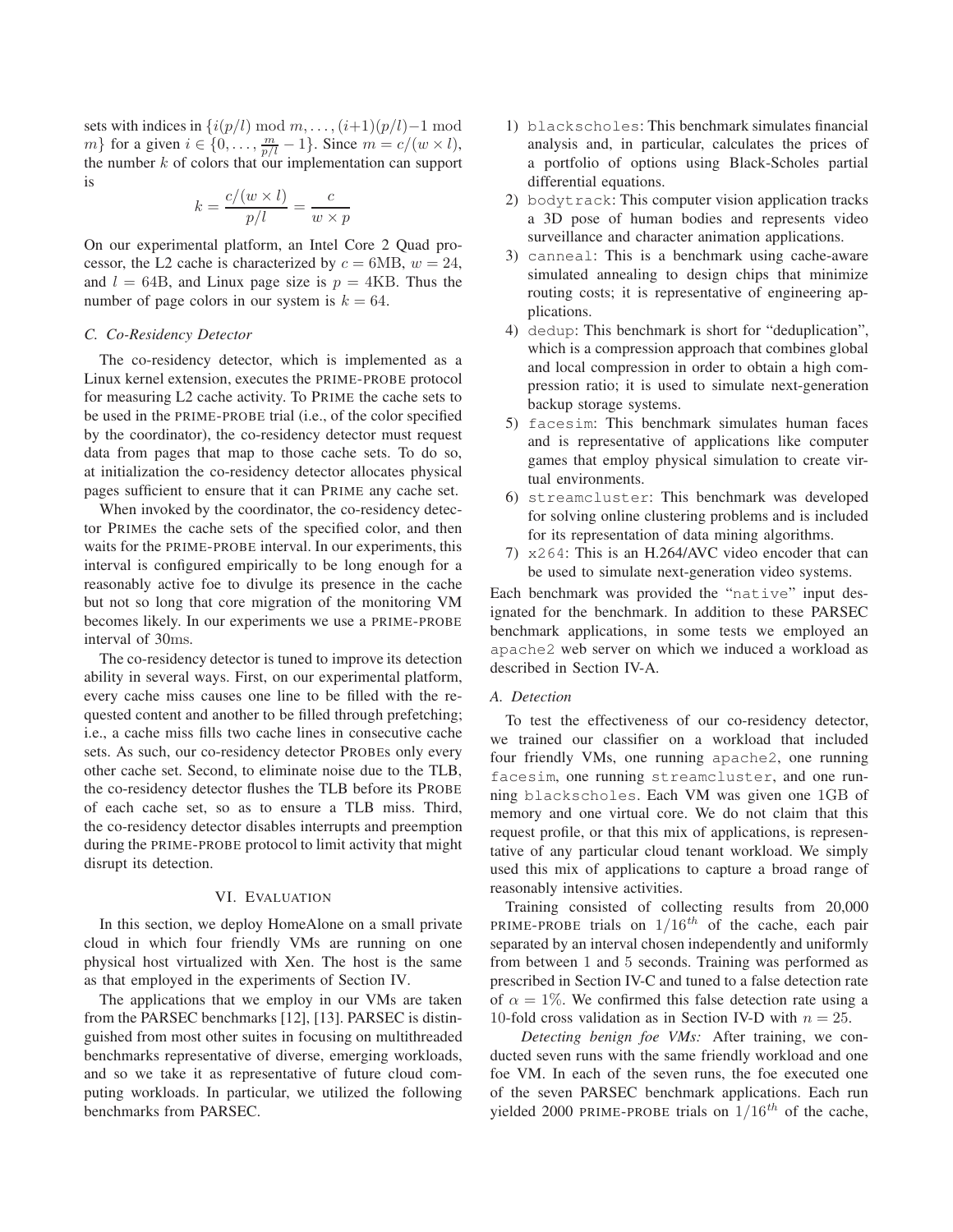

Figure 5. True detection rates for different foe applications ( $n = 25$ ,  $\alpha = 1\%)$ 

each pair again separated by a random interval between 1 and 5 seconds. Nonoverlapping subsequences of  $n = 25$  trials were then classified using our detector. The true detection rates observed are shown in Figure 5. As shown there, for the single-core foe VMs, true detection rates ranged from roughly 84% (bodytrack) to 100% (streamcluster). Except for dedup, true detection rates improved slightly when the foe VM employed two cores. The improvement of detection rates during the foe VM's use of multiple cores is possibly due to increased contention for the physical CPU resources. We believe that the variation in true detection rates across foe applications is caused by the different features of these applications, e.g., their CPU usage patterns and I/O intensities. Future research may help determine the relationship between detection rates and application properties.

An interesting limiting case for detecting benign foe VMs is a foe VM that runs nothing more than a guest OS. We briefly experimented with the possibility of detecting such a foe VM. In particular, we ran HomeAlone against an "idle" Linux foe VM (Ubuntu 10.04) and an "idle" Windows 7 foe VM, i.e., VMs with no actively running applications. HomeAlone proved effective even in this challenging setting: It achieved almost a 15% true detection rate against the Linux foe, and a 70% true detection rate for the Windows foe. (In both cases,  $\alpha = 1\%$  and  $n = 25$ .) While further experimentation is warranted, these preliminary results perhaps provide rough lower bounds for the true detection rates of benign foe VMs of these types.

*Detecting adversarial foe VMs:* We further evaluated HomeAlone by studying its effectiveness against *adversarial* foe VMs, as described in section II-B. The adversarial foe VMs we considered actively attempted to exfiltrate data from friendly VMs by themselves running the PRIME-PROBE protocol on portions of the L2 cache. Furthermore, the adversary's targeted collection of cache sets was fixed, as we expect an adversary would generally need to target the same cache sets for a substantial duration to exfiltrate meaningful



Figure 6. ROC curve for detecting adversarial foe VMs with different aggressiveness ( $n = 25$ ,  $\alpha = 1\%$ ).

information from friendly VMs.

The detection accuracy of HomeAlone depends on how frequently the foe VM executes PRIME-PROBE trials and on the number of cache sets in the intersection between the regions probed by HomeAlone and by the foe VM. Figure 6 shows the true and false detection rates over a range of adversarial foe VM PRIME-PROBE frequencies and amounts of cache-set overlap. The experimental parameters used for detection (e.g.,  $n$ ,  $\alpha$ , PRIME-PROBE interval, total number and time between PRIME-PROBE trials by HomeAlone) were selected as in our detection experiments above.

As illustrated in Figure 6(a), for an adversary that performs PRIME-PROBE protocols back-to-back with a minimal intervening delay, detection accuracy improved as the overlapping cache region grew. With as few as 32 overlapping cache sets, HomeAlone achieved a 20% true detection rate with a false detection rate of 1%. When the full  $1/16^{th}$ of the cache monitored by HomeAlone overlapped with the foe VM's region of activity, the true detection rate rose to 85%. As seen in Figure 6(b), the true detection rate of HomeAlone increased, as expected, with the foe VM's PRIME-PROBE frequency. Such detection is possible, however, only when the foe VM executes PRIME-PROBE protocols with sufficient frequency and scope. A sufficiently inactive foe VM, i.e., one probing a small portion of the cache (e.g., 32 cache sets) with low frequency (e.g., every 10 seconds) will likely escape detection. The bandwidth of the resulting side-channel, though, would render meaningful data exfiltration challenging.

*Responding to detections:* When co-residency is detected by HomeAlone, the customer whose friendly VMs are at risk has several options available to respond. If the customer is not immediately concerned about attacks on friendly VMs (e.g., if the customer employs HomeAlone primarily to detect service-provider misconfigurations as opposed to truly hostile foe VMs), the customer might simply attempt to confirm the detection to a higher degree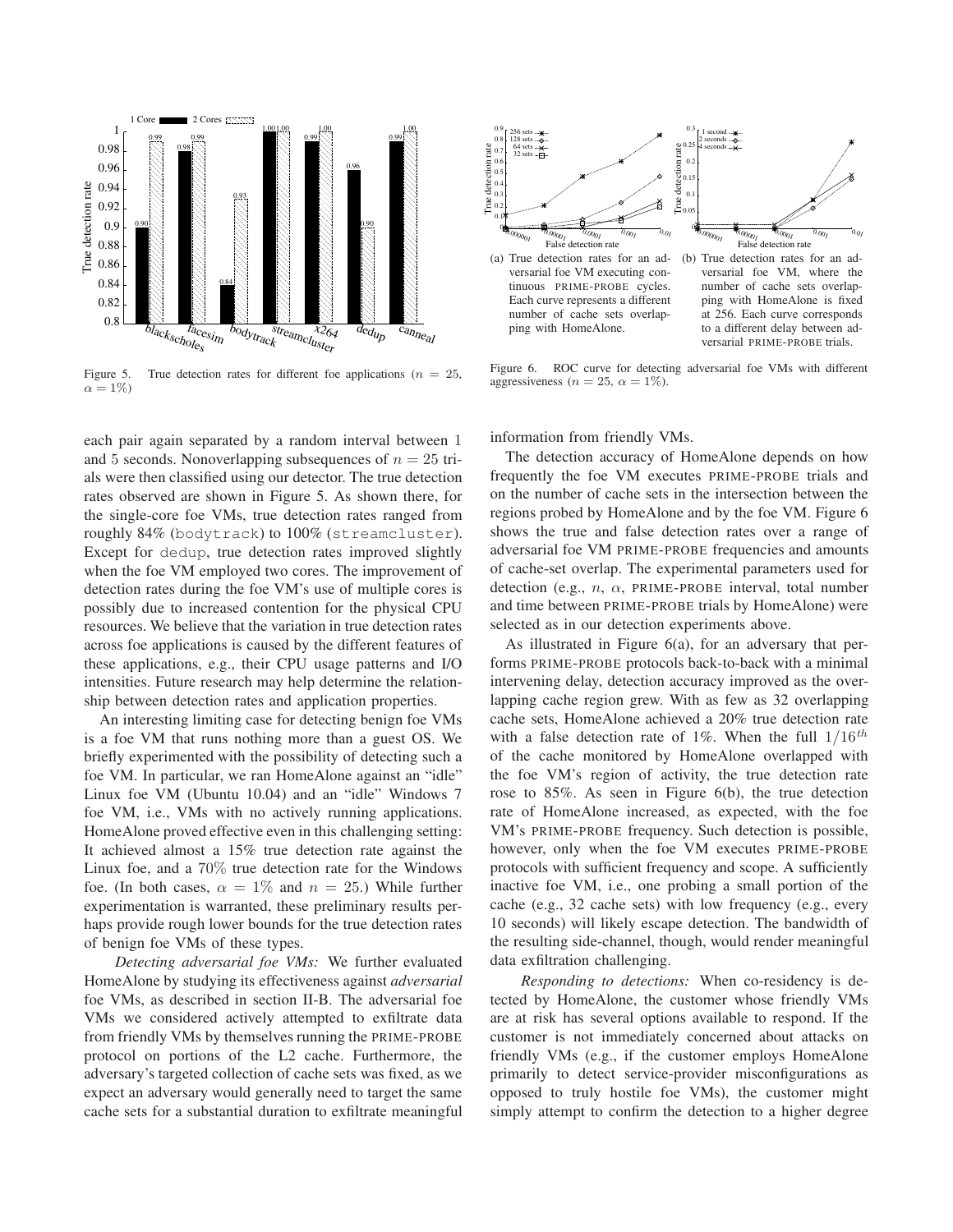of assurance. For example, the friendly VMs could increase the portion of the cache they use for detection, increase n, or leverage multiple n-sized tests as described below. If this additional testing confirms the presence of foe VMs, then the customer should presumably report this problem to the cloud provider. If some of the customer's VMs contain highly sensitive data that warrant more immediate reaction to a detection, then the customer might suspend processing of that data while the aforementioned steps are performed to confirm the detection.

*Probability amplification:* In most of our tests, the separation of the true detection rate from the false detection rate (of  $\leq 1\%$ ) was substantial. This separation can be leveraged to substantially improve HomeAlone's sensitivity both its true detection rate and its false detection rate—using the known technique of *probability amplification*. In this approach, a series of  $N$  detection periods (each of  $n$  trials) is executed, each yielding a binary detection hypothesis ("foe present" / "foe absent"). A *meta-classifier* is applied to these N outputs. The output of the meta-classifier ("Foe Present" / "Foe Absent") is based on the fraction of "foe present" results across runs, according to a statistical test that we briefly describe.

Let  $\alpha$  denote the false detection rate for a run of Home-Alone and  $\beta$  the true detection rate (with the requirement that  $\alpha < \beta$ ). Let z denote the number of "foe present" outputs over the N runs;  $\mathbb{E}[z] = \alpha N$  with no foe present, while  $\mathbb{E}[z] = \beta N$  with a foe truly present. The meta-classifier then outputs "Foe Present" if  $z > (\alpha + \beta)N/2$ , i.e., z exceeds a threshold defined as the mid-point between expected values under the two hypotheses; it outputs "Foe Absent" otherwise. (The threshold can be adjusted, of course.)

Assuming that the outputs of individual HomeAlone runs are statistically independent (even partially independent), this meta-classifier can achieve very high detection rates and very low false detection rates for moderate values of N. For example, assuming complete independence, a singlerun true detection rate of  $\beta = 84\%$  (the lowest we observed for the PARSEC benchmarks) and a false detection rate of  $\alpha = 1\%$ , with  $N = 10$ , the meta-classifier detection rate would be > 99.8%, with a false detection rate  $< 2.5 \times 10^{-8}$ . When HomeAlone is used in particular to detect cloud configuration errors (and thus a long-persisting foe), it is feasible to support many more detection periods.

The degree of independence between runs increases with the length of time between them. Run-independence can also be reinforced, we expect, with a resampling of the cache color monitored by HomeAlone. Further research would be required to characterize the statistical dependence between runs and to determine the most appropriate tradeoff between execution time and sensitivity for probability amplification.

#### *B. Performance*

In this section, we examine the overhead induced by HomeAlone when avoiding  $1/16^{th}$  of the cache.

*Overhead of address remapping:* At the beginning of a detection period, HomeAlone can change the region of the cache being avoided by friendly VMs by transmitting a randomly chosen cache color to all friendly VMs. This mechanism is useful to conceal the monitored region from an active foe that tries to escape detection. (Such a foe is discussed more in Section VII.) However, changing the cache color induces performance overhead caused by the address remapping procedure (see Section V-B). In Figure 7, we show the overhead of address remapping in our (unoptimized) implementation, as a function of the total memory size, assuming 16 colors (and so each color constitutes  $1/16^{th}$  of the memory).

In our implementation, applications running on friendly VMs are paused during remapping. So, the costs shown in Figure 7 are not inconsequential to applications. That said, a more refined implementation could perform remapping incrementally (e.g., one or a few pages at a time), permitting applications to run between



remapping increments. As such, remapping need not incur a large contiguous pause in activity, but rather the remapping costs can be amortized over a longer interval and interleaved with application execution.

*Overhead during detection periods:* During detection periods, applications inside friendly VMs continue to run, but the VMs do not utilize the entire cache. In addition, a detection thread runs inside the monitoring VM, and the coordinators of the VMs interact to perform PRIME-PROBE trials (see Section V). In this section we show the overhead that this induced on the seven PARSEC benchmark applications during detection periods.

To measure these costs, we first ran each benchmark 10 times without HomeAlone; in each of these runs, the benchmark ran alone on the platform but within a VM with one virtual core.<sup>2</sup> In 10 subsequent tests, we ran the benchmark in one VM (with HomeAlone) that participated with three other, unloaded VMs in our foe detection protocol. Notably, this involved avoiding  $1/16^{th}$  of its cache, conducting PRIME-PROBE trials at random intervals chosen between 1 and 5 seconds, and coordinating detection across

 $^{2}$ All benchmarks were run in a virtual machine with 1GB of memory, except for dedup and canneal, which were given 3GB of memory to avoid frequent swapping.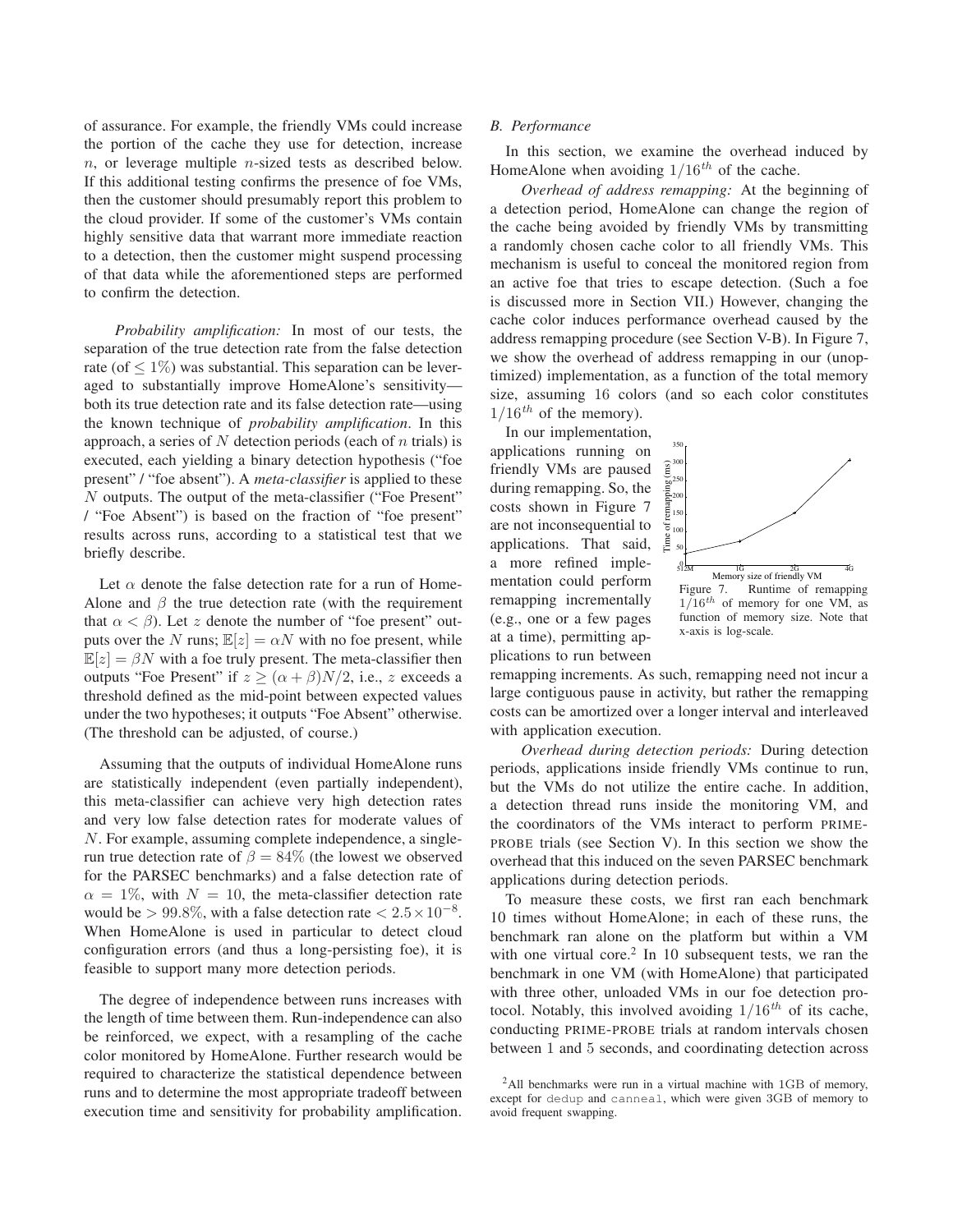these VMs. (These tests did not include remapping. As discussed above, this happens before the detection period and the costs can be amortized over an arbitrary amount of time in advance.) We then computed a normalized runtime of each benchmark when run with HomeAlone enabled, by dividing the average runtime of the benchmark when run with HomeAlone by the average runtime of the benchmark when run without it.

The results, shown in Figure 8, suggest that there is modest performance degradation in the benchmarks we examined. The benchmark that suffered the most, namely x264, did so by approximately 4.6% on average. We believe the reasons for the modest overhead of HomeAlone are multi-



Figure 8. Normalized performance of benchmark applications during detection periods

fold: First, in rare instances do applications utilize the entire cache, and thus avoiding  $1/16^{th}$  of the cache impacts the performance of most applications minimally. Second, we conjecture that due to artifacts of virtualization, avoiding a portion of the cache is less disruptive to application performance than it would be in a traditional environment.

## VII. DISCUSSION

In this section we briefly consider several issues that may affect how our techniques are applied in practice.

*Machine migration during detection:* Our experiments assumed that the number of friendly VMs is constant during detection periods. The unexpected machine migration of a friendly VM to or from the host, or the instantiation of a new friendly VM on the host, could potentially produce a false detection. If this is a possibility, then additional measures will be needed to report these events and, if necessary, disregard any detections based on observations with which these events may have interfered. As discussed in Section V-A, our techniques already assume the ability to coordinate across friendly VMs on the same host. These additional measures to address changes in the population of friendly VMs are simply an extension of that requirement.

*Hardware-assisted virtualization:* With HVM technology, the hypervisor can utilize hardware assistance to better isolate one guest OS from another [32], [22]. Although major computing infrastructure providers like Amazon [1] and Rackspace [3] still support PVM guests, we expect a move to HVM in the future. Some technical differences between HVM and PVM alter the cache-based side channel for our purposes.

The most acute complication comes from virtualization of the MMU. In HVM, only pseudo-physical memory addresses are visible to guests and stored in the guest page table entries. The mapping from the pseudo-physical to the machine address space is done through a shadow page table maintained by the hypervisor [22]. In HVMs, guests do not have direct control of the physical memory addresses, and this impacts our cache coloring technique used for avoiding certain cache regions during detection.

To our advantage, more and more hardware-assisted virtual machines seek paravirtualized functionality. Hypercalls, traditionally used only by PVM, are now used in HVM for better performance. Examples include hypercalls that allow guests direct control of device drivers [2], and hypercalls that make the real machine address visible to guests. We thus believe that minor modifications would make our detection techniques viable in cloud environments with HVM guests.

*Evading detection:* As shown, HomeAlone detects a foe VM whose activities are significantly evidenced in the L2 cache during its execution. A foe VM with knowledge of HomeAlone could try to limit its cache footprint in order to evade detection. Since HomeAlone selects a different cache region (color) in each detection period, to escape detection the foe would presumably need to lower its utilization of most or all of the cache or else discern the color being used by HomeAlone and avoid only those portions of the cache. To discern the color, however, the foe would presumably need to probe the cache, an activity that HomeAlone is designed to detect. More generally, HomeAlone is well positioned to detect side-channel attacks via the cache (e.g., of cryptographic keys), and so a foe that avoids the cache, either in whole or in part, to evade detection sacrifices a significant attack vector to do so. Of course, it can make use of other timing channels—e.g., the instruction cache [4], the branch target cache [6], [7], or shared functional units [46], [9]—but these channels require SMT, which is not supported in some clouds, and far less has been shown about the efficacy of these channels. Moreover, it may be possible to extend HomeAlone to monitor those channels as well.

### VIII. RELATED WORK

Most prior work on cache timing channels has focused on their use as a side or covert channel. Here we briefly review related research and highlight its differences from our own.

Cryptanalytic techniques based on timing measurements of arithmetic operations were introduced by Kocher [27]. Subsequently, timing attacks based on shared data caches have been widely studied in the cryptanalysis of cryptographic protocols, e.g., [43], [42], [35], [8], [5], [15], [33], [34], [44], [23], [40], [25], [30], [16], [37], [49], [14], [24], [41]. The focus of this (still active) research area is to exploit the characteristics of the data cache (in particular the access latency gap between the cache and main memory) to develop cryptanalytic techniques specifically tailored to particular cryptographic implementations. In contrast, our work uses timing measurements on the L2 cache as a defensive tool. Moreover, our techniques are general in that we aim at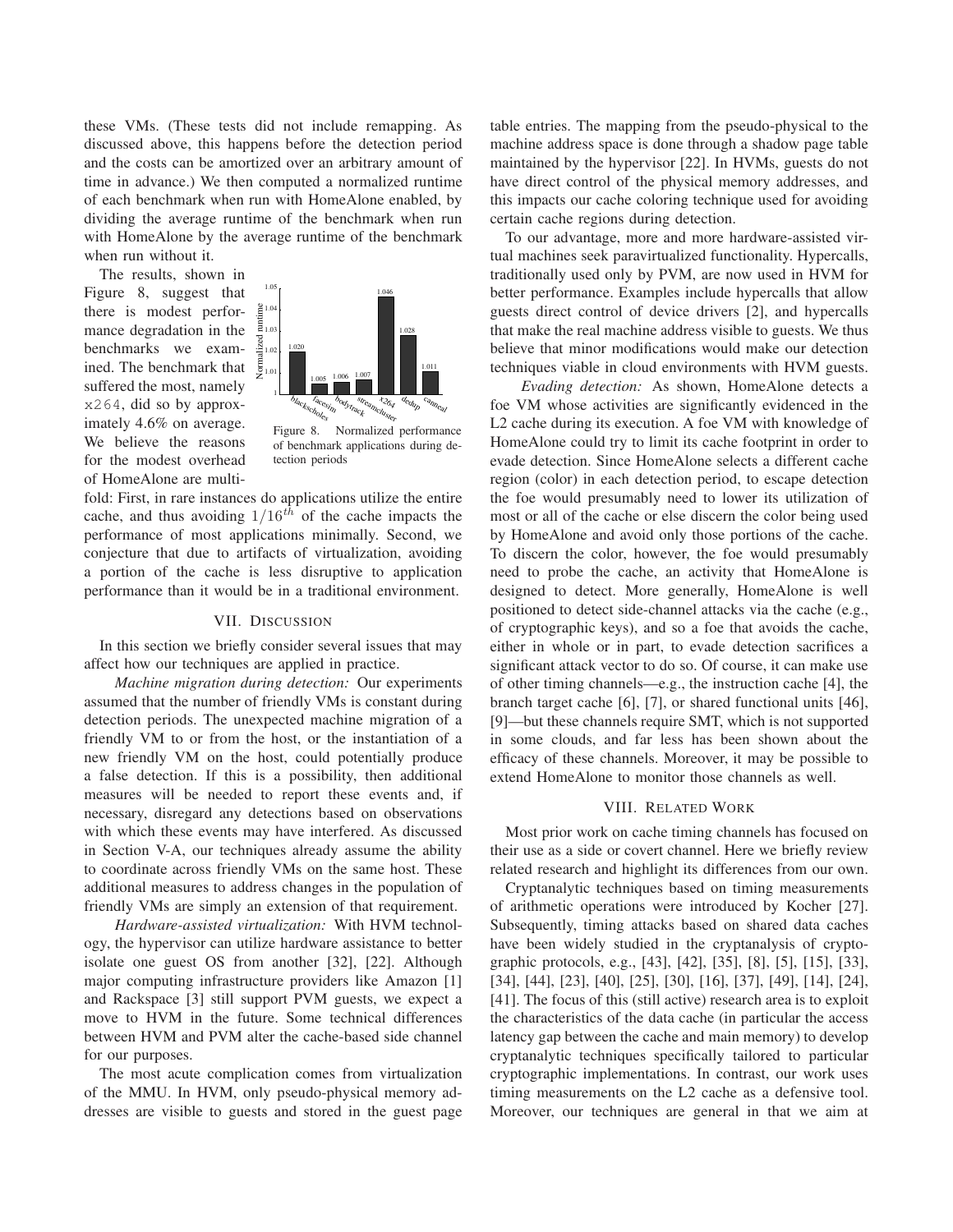detecting arbitrary foe VMs and we do not assume any knowledge about the foe VM implementation or workload.

Methods proposed to mitigate the threats posed by datacache side channels generally fall into three categories. First, they include new cache designs (e.g., [46], [47], [26], [28], [48]). Second, Aviram et al. [10] have proposed to eliminate timing channels in cloud computing by forcing VM execution to be deterministic, but the success of this approach still needs to be demonstrated. Third, a promising direction is to construct cryptographic implementations that resist cachebased timing attacks (e.g., [29], [25]). Techniques such as new cache designs and forced determinism could potentially hinder the detection capability that we have developed in this paper. However, we do not anticipate that these mechanisms will be widely adopted in the near future. Another defense applicable in cloud computing is to disallow cache sharing among tenants altogether, either by grouping friendly VMs on cores sharing a cache or by partitioning the cache among VMs [36]. Of course, our techniques enable friendly VMs to detect if the service provider fails to correctly implement such cache isolation policies.

Besides the data cache, other architectural side channels have been exploited in cryptanalysis; as mentioned above, these include the instruction cache [4], the branch target cache [6], [7], and shared functional units [46], [9]. It is conceivable that these or other side channels could be used for foe detection, though we leave investigation of this possibility to future work.

### IX. CONCLUSION

With the growing movement of sensitive applications to clouds, there is increasing demand for physical isolation of tenants' workloads (e.g., [18], [11]). In this paper we have developed an approach called HomeAlone by which a tenant of an IaaS cloud can detect if this isolation is violated, without requiring cooperation from the cloud service provider. In addition to providing the first such capability of which we are aware, our approach is novel in utilizing cache timing channels as a *defensive monitoring* technique, in contrast to the significant body of literature that uses them as an attack vector (see Section VIII).

We detailed the design of our cache timing classifier for detecting the co-residence of "foe VMs" with a tenant's own "friendly VMs" and how we overcame significant obstacles to make this detection viable. We also implemented our detector within Linux for Xen, and demonstrated that our detector impacted performance modestly (less than 5%) in a range of benchmark applications. Foe detection tests indicate that reasonably active, benign foes can be detected in 25 PRIME-PROBE trials of  $1/16^{th}$  of the cache with a true detection rate ranging from 84% up to 100%, while permitting a false detection rate of only  $\sim 1\%$ . For similar parameter settings, foe VMs that attempted to exploit the cache as a side-channel were detected with rates ranging from 15% to 85% in our tests, depending on the frequencies with which they probed and the extents to which the cache sets they probed overlapped those monitored by HomeAlone.

As an initial example of using side channels to monitor for co-resident foes, we believe our work opens up new directions for research, both in better classifiers for cache timing behavior and in use of other side channels. And, while we believe that avoiding detection by HomeAlone imposes significant penalties on a foe VM—namely avoiding its own cache and thus dispensing of a potent attack vector of its own—we anticipate and welcome additional progress in testing the limits of this approach.

#### *Acknowledgements*

We thank Darrell Bethea, Steve Gribble and the anonymous reviewers for suggestions that led to improvements to this paper. This work was supported in part by NSF grant 0910483 and by a gift from RSA Laboratories.

### **REFERENCES**

- [1] Amazon elastic compute cloud. http://aws.amazon.com/ec2/.
- [2] FlexiScale utility computing. http://www.flexiant.com/.
- [3] Rackspace. http://www.rackspacecloud.com/.
- [4] O. Aciiçmez, B. B. Brumley, and P. Grabher. New results on instruction cache attacks. In *Cryptographic Hardware and Embedded Systems, CHES 2010, 12th International Workshop*, pages 110–124, August 2010.
- [5] O. Aciic mez and C. K. Koc. Trace driven cache attack on AES (short paper). In *Information and Communications Security, 8th International Conference, ICICS 2006*, pages 112–121, 2006.
- [6] O. Aciiçmez, Ç. K. Koç, and J.-P. Seifert. On the power of simple branch prediction analysis. In *2nd ACM Symposium on Information, Computer and Communications Security*, pages 312–320, March 2007.
- [7] O. Aciiçmez, Ç. K. Koç, and J.-P. Seifert. Predicting secret keys via branch prediction. In *Topics in Cryptology — CT-RSA 2007, The Cryptographers' Track at the RSA Conference 2007*, pages 225–242, February 2007.
- [8] O. Aciiçmez, W. Schindler, and Ç. K. Koç. Cache based remote timing attack on the AES. In *Topics in Cryptology — CT-RSA 2007, The Cryptographers' Track at the RSA Conference 2007*, pages 271–286, February 2007.
- [9] O. Aciiçmez and J.-P. Seifert. Cheap hardware parallelism implies cheap security. In *Workshop on Fault Diagnosis and Tolerance in Cryptography*, pages 80–91, September 2007.
- [10] A. Aviram, S. Hu, B. Ford, and R. Gummadi. Determinating timing channels in compute clouds. In *ACM Cloud Computing Security Workshop*, pages 103–108, October 2010.
- [11] Amazon AWS. AWS case study: Numerate finds a winning combination with AWS. http://bit.ly/a0ONsQ, 2010.
- [12] C. Bienia, S. Kumar, J. P. Singh, and K. Li. The PARSEC benchmark suite: Characterization and architectural implications. In *17th International Conference on Parallel Architectures and Compilation Techniques*, October 2008.
- [13] C. Bienia and K. Li. Parsec 2.0: A new benchmark suite for chip-multiprocessors. In *5th Annual Workshop on Modeling, Benchmarking and Simulation*, June 2009.
- [14] A. Bogdanov, T. Eisenbarth, C. Paar, and M. Wienecke. Differential cache-collision timing attacks on AES with applications to embedded CPUs. In *Topics in Cryptology — CT-RSA 2010, The Cryptographers' Track at the RSA Conference 2010*, pages 235–251, March 2010.